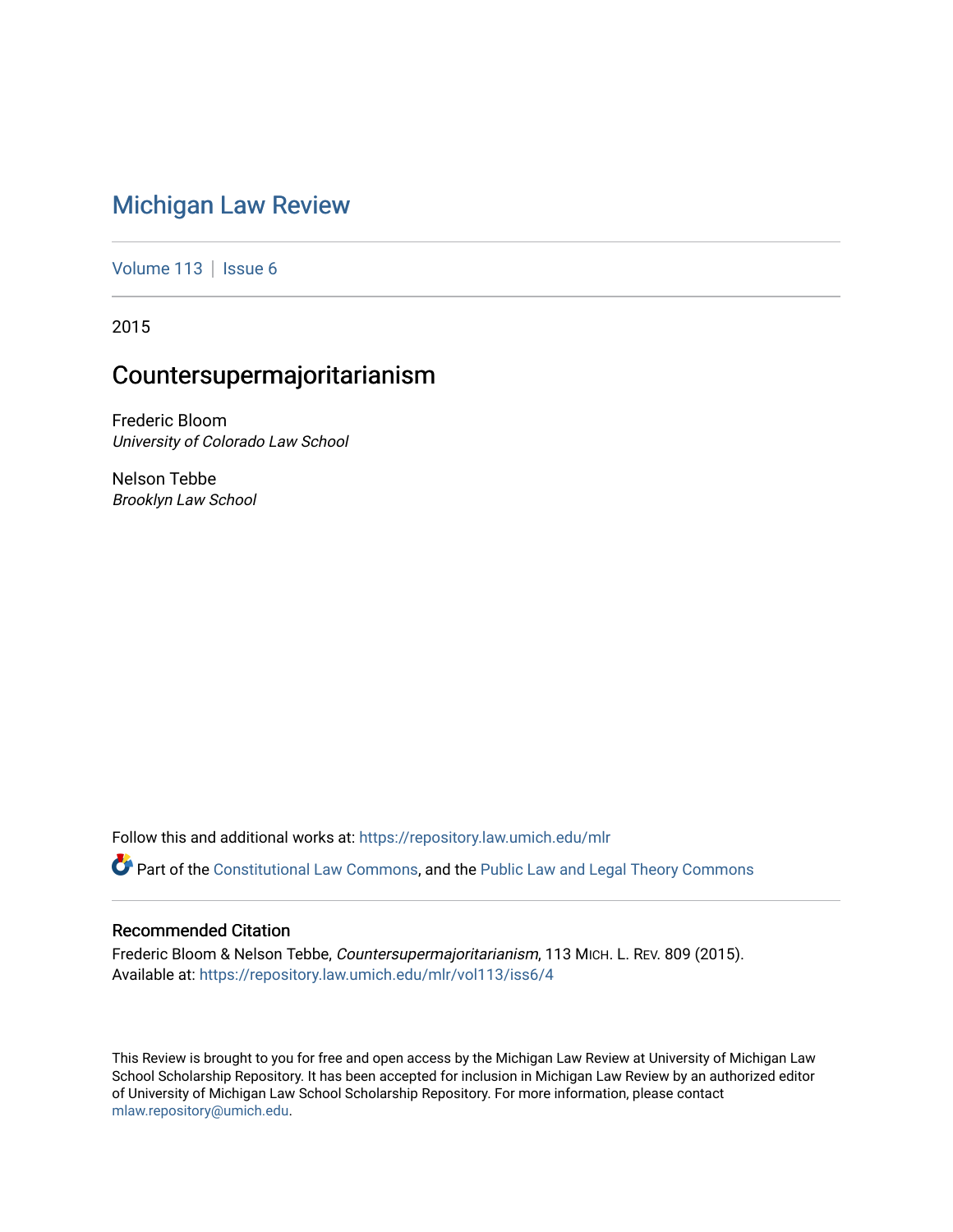# **COUNTERSUPERMAJORITARIANISM**

*Frederic Bloom\* Nelson Tebbe\**

Originalism and the Good Constitution. By *John O. McGinnis* and *Michael B. Rappaport*. Cambridge and London: Harvard University Press. 2013. P. 207. \$39.95.

#### **INTRODUCTION**

Our Constitution can change. We can amend it, update it, improve it. And so we have—twenty-seven times by one count, many more by another. Everyone recognizes this.

But fewer people appreciate that the mechanics of constitutional change can change as well. A method of alteration unaddressed at the founding can grow into established practice. A procedure built into constitutional text can slip into disuse. As much as citizens can change the substance of the Constitution, they can also change the *ways* they change it.

In *Originalism and the Good Constitution*, John McGinnis<sup>1</sup> and Michael Rappaport<sup>2</sup> make an elegant and provocative case for one method of constitutional change. They argue that the Constitution should change, if at all, only through the formal, supermajoritarian processes expressly outlined in the Constitution's Article V. And they believe it follows that we should all be originalists too.

There is much to admire about McGinnis and Rappaport's project. It is crisply written and carefully argued. Yet it raises some puzzling questions as well: Would their proposal itself constitute a kind of constitutional change? And, if so, can their effort succeed only through a process they seem to reject? McGinnis and Rappaport present Article V as more than good practice. They present it as the exclusive mode of legitimate constitutional alteration. But constitutional change has never come by way of Article V alone. It

Associate Professor of Law, University of Colorado Law School.

<sup>\*\*</sup> Professor of Law, Brooklyn Law School; Visiting Professor of Law, Cornell Law School. Warm thanks to Richard Albert, Christopher Beauchamp, Michael Dorf, Julian Kleinbrodt, John O. McGinnis, Jon Michaels, Julian Mortenson, Richard Primus, Aziz Rana, Michael B. Rappaport, Christopher Serkin, Pierre Schlag, Melissa Schwartzberg, and our colleagues at Brooklyn, Colorado, and Cornell law schools for helpful comments and conversations. Thanks to Steven Ballew for exceptional research assistance. And thanks to Nate West, Cari Carson, and the staff at the *Michigan Law Review* for expert editorial guidance.

<sup>1.</sup> George C. Dix Professor in Constitutional Law, Northwestern University School of Law.

<sup>2.</sup> Hugh and Hazel Darling Foundation Professor of Law, University of San Diego School of Law.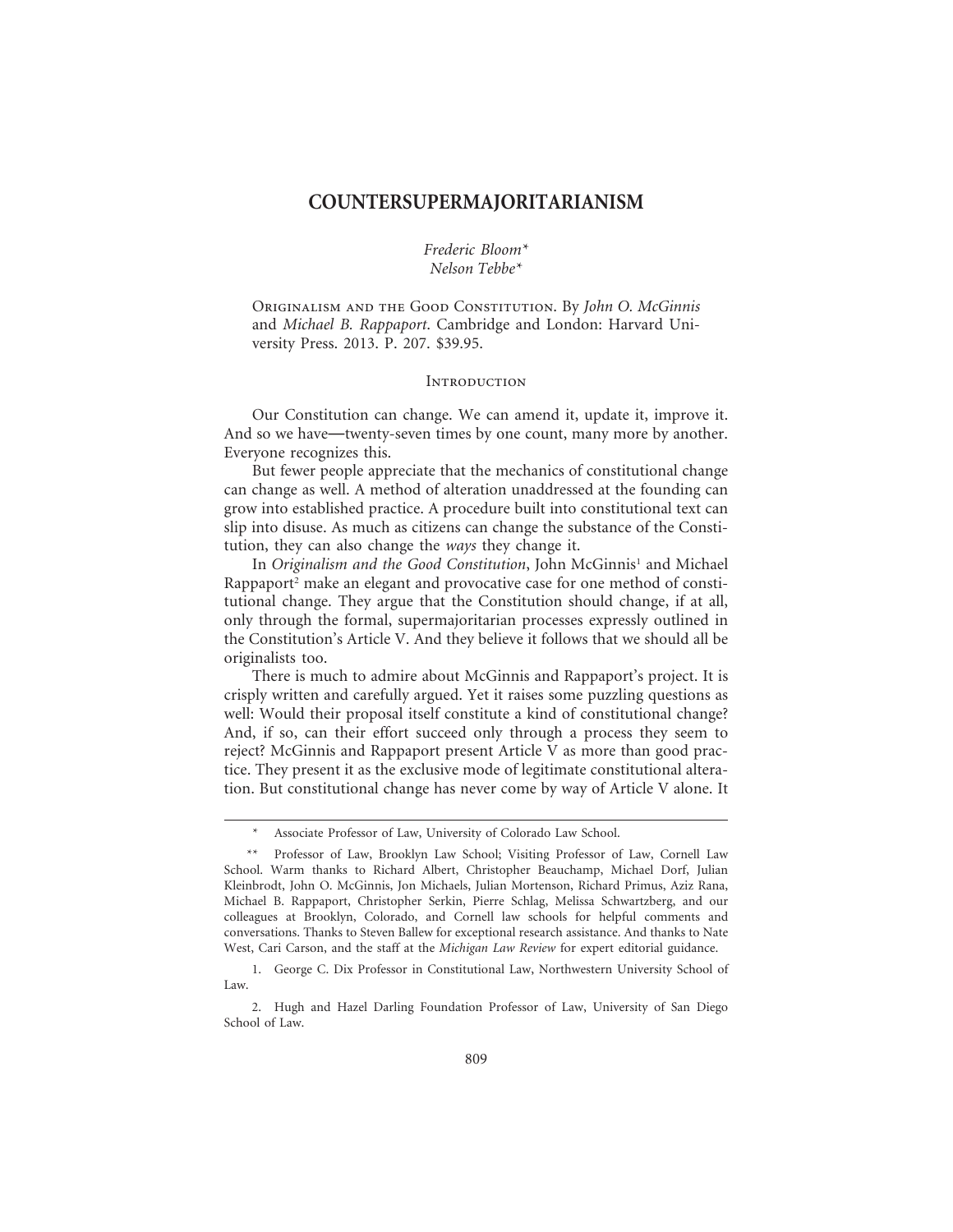has come through a diverse array of political, cultural, and legal mechanisms: social movements, electoral fights, media debates, legislative overhauls, and much else—including academic argument. So we wonder: Would relying exclusively on Article V itself be a constitutional change—and, if so, would that put McGinnis and Rappaport's proposal at odds with their own preferred process?3

In this Review, we examine the complex facets of these questions. We also use *Originalism and the Good Constitution* as an occasion to ask critical questions about how the Constitution actually evolves and where supermajoritarianism truly fits in that evolution. We begin, in Part I, by outlining the relevant constitutional debate. We locate McGinnis and Rappaport's book in its broader intellectual context, linking it to a recent migration among conservative constitutional theorists toward a kind of supermajoritarianism—and perhaps toward a kind of "law-ish" formalism.4 We distinguish McGinnis and Rappaport from those progressive constitutional thinkers who have turned another way—toward simple majoritarianism, or toward less formal modes of amendment outside of Article V. And we discuss McGinnis and Rappaport's particular brand of supermajoritarianism, detailing two of their argument's most pressing difficulties—its elision of important problems with elevated voting thresholds and the quiet but crucial way it gives up its own game.

In Part II, we expand the analytical frame. We consider why attention to supermajoritarianism is intensifying now and why it may appeal to particular scholars. We then argue for a different, more inclusive understanding of democratic change, both constitutional and otherwise—an understanding that includes a whole panoply of institutional, social, and political dynamics: formal rules and informal ones, voting requirements and nonvoting mechanisms, supermajority thresholds and social movements, legislatures and courts. Our claim, to be clear, is not that supermajoritarianism has no place in contemporary constitutional law or politics. Our claim is that real change

<sup>3.</sup> McGinnis and Rappaport might respond that Article V need not be invoked every time a trivial departure from the Constitution's text requires correction. That may be true. But even if it is, their response does not address the kind of change at issue here. A revision of a long-standing method of revising the Constitution should count as a type of fundamental change—and that fundamental change triggers the concerns at the heart of their book. For a more detailed examination of this point, see *infra* Section II.B.

Some might also respond that our questions can be raised about any of the forms of originalism that feature a return to ancient constitutional meanings. But for many originalists, return does not constitute change in the relevant sense. What sets McGinnis and Rappaport's theory apart from other brands of originalism, as we will explain, is its focus on supermajoritarian enactment. And because at least some current constitutional understandings presumably enjoy supermajoritarian support—including perhaps understandings about constitutional change—it seems reasonable to ask whether a move away from those understandings should not itself require adherence to Article V, at least for this subset of understandings. Yet notably, McGinnis and Rappaport do not propose a new constitutional amendment—something that others have done, *see infra* notes 25–26 and accompanying text—but they resort instead to academic argument and public advocacy.

<sup>4.</sup> By "law-ish" formalism, we mean a fidelity to certain fixed procedural rules for amendment.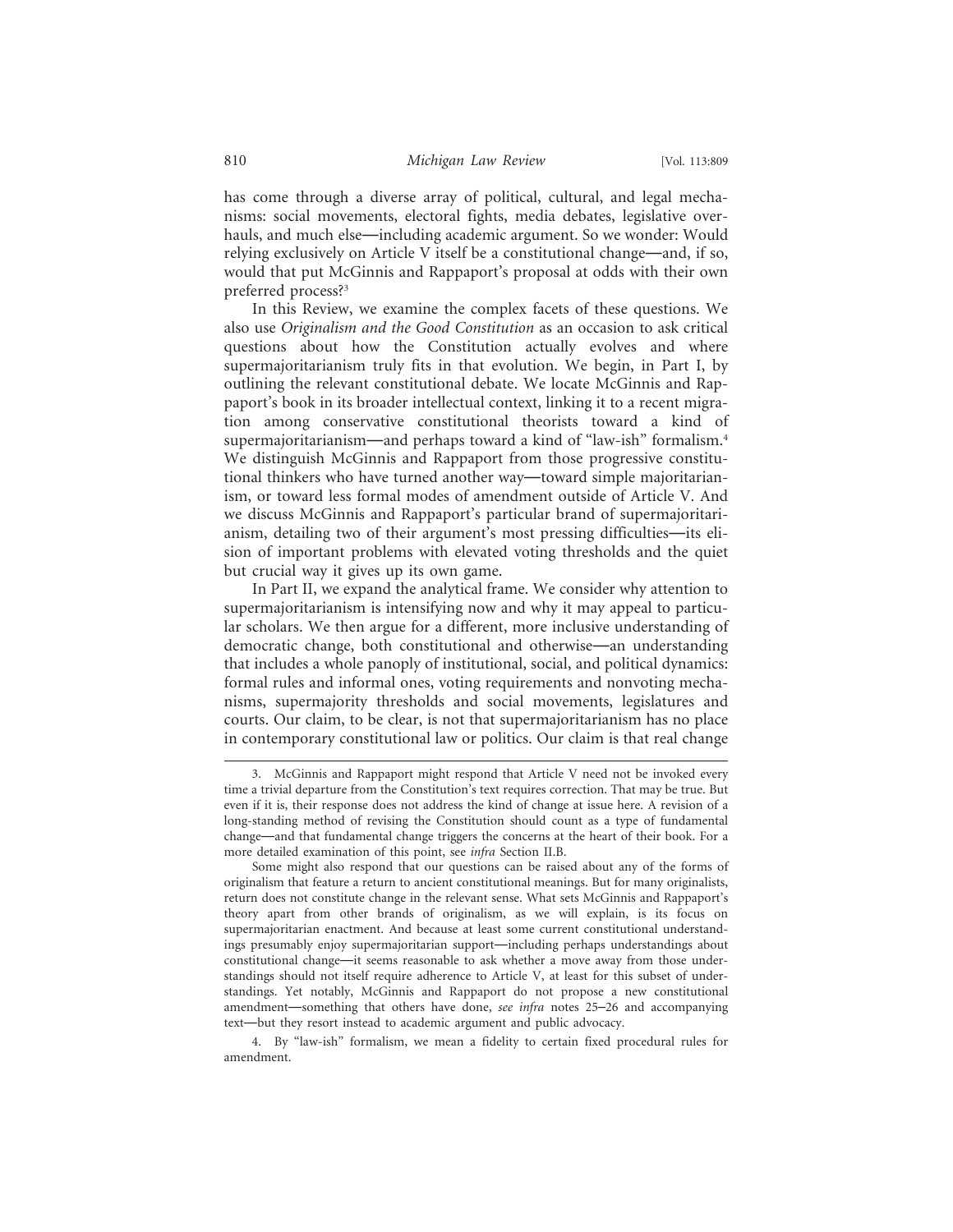occurs through formal supermajoritarianism and fleeting majoritarianism, through popular constitutionalism and amendment outside the law. It occurs, as it should, through a kind of multifarious "all of the above."

### I. The Debate

Originalism has a rich pedigree. The term first grew popular in the 1980s, promoted by (among others) Attorney General Edwin Meese.<sup>5</sup> But the concept reaches back much further—to the academic writings of Robert Bork,<sup>6</sup> William Rehnquist,<sup>7</sup> and Raoul Berger,<sup>8</sup> and to the judicial opinions (perhaps) of Justice George Sutherland.<sup>9</sup> Since then originalism has spread, splintered, and evolved, adding once-unlikely adherents and dividing on sometimes-subtle grounds.10 In fact, the term may have grown so large and so disparate as to include both everything and nothing: it is now possible to claim that everyone is an originalist<sup>11</sup> and that no one is.<sup>12</sup>

Yet by any measure John McGinnis and Michael Rappaport rank among our most devoted originalists. They are also among the most distinctive. Like Justice Scalia, they believe that originalism can be defended "on the

<sup>5.</sup> Edwin Meese III, U.S. Attorney Gen., Speech Before the American Bar Association (July 9, 1985), *in* The Great Debate: Interpreting Our Written Constitution 1, 9 (Federalist Soc'y ed., 1986) (arguing that "a constitutional jurisprudence . . . should be a Jurisprudence of Original Intention").

<sup>6.</sup> Robert H. Bork, *Neutral Principles and Some First Amendment Problems*, 47 Ind. L.J. 1 (1971).

<sup>7.</sup> *See* William H. Rehnquist, *The Notion of a Living Constitution*, 54 Tex. L. Rev. 693 (1976).

<sup>8.</sup> Raoul Berger, Government by Judiciary: The Transformation of the Four-TEENTH AMENDMENT 402 (2d ed. 1997).

<sup>9.</sup> Justice Sutherland argued for something like originalism without using the term. *See* Home Bldg. & Loan Ass'n v. Blaisdell, 290 U.S. 398, 448–49 (1934) (Sutherland, J., dissenting) ("If the contract impairment clause, when framed and adopted, meant that the terms of a contract for the payment of money could not be altered . . . it is but to state the obvious to say that it means the same now."). For a fuller account of contemporary originalism's rich history, see Vasan Kesavan & Michael Stokes Paulsen, *The Interpretive Force of the Constitution's Secret Drafting History*, 91 Geo. L.J. 1113, 1134–48 (2003), and Lawrence B. Solum, *Originalism and* Constitutional Construction, 82 FORDHAM L. REV. 453, 462-67 (2013).

<sup>10.</sup> *See* Solum, *supra* note 9, at 467–68 (summarizing "the interpretation-construction distinction").

<sup>11.</sup> At least insofar as original meaning is seen as a valuable interpretive tool, it is possible to argue that almost everyone is on board. *See* Lawrence B. Solum, *We Are All Originalists Now*, *in* Constitutional Originalism: A Debate 1 (Robert W. Bennett & Lawrence B. Solum eds., 2011); *cf.* James E. Fleming, *Are We All Originalists Now? I Hope Not!*, 91 Tex. L. Rev. 1785, 1806 (2013) (arguing that original meaning should act as one source of constitutional meaning among several).

<sup>12.</sup> At least insofar as original meaning seldom determines the law alone, free of any influence from precedent or pragmatic considerations, it can be argued that almost no one is on board. *See, e.g.*, Randy E. Barnett, *Interpretation and Construction*, 34 Harv. J.L. & Pub. Pol'x 65, 65 (2011) ("[I]f originalism is a theory of interpretation, then it may be of limited utility in formulating a theory of construction, other than in requiring that original meaning not be disregarded or undermined.").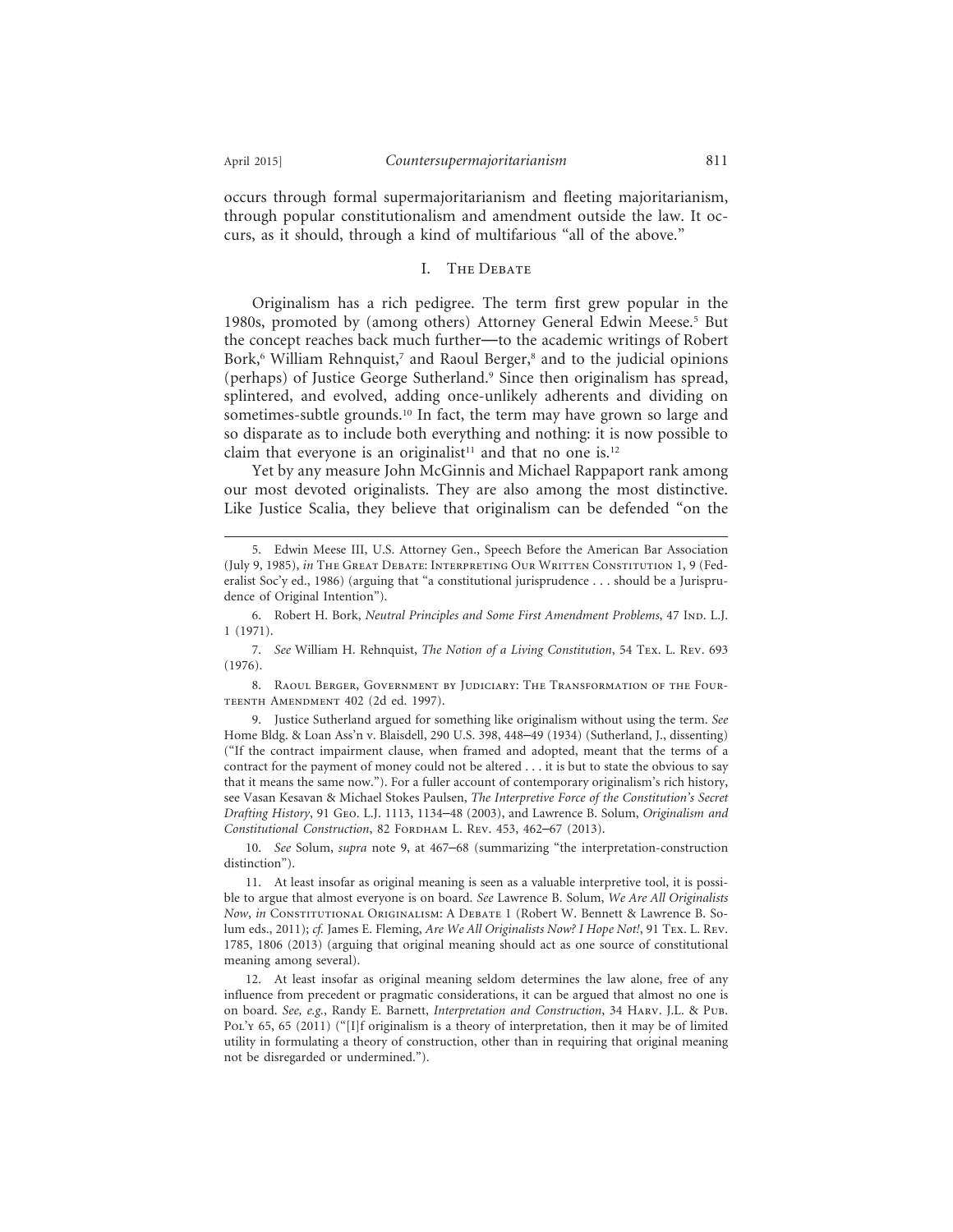basis of [its] consequences"—but they ask whether legal rules are good, not merely whether they are clear (p. 7). And like Professor Whittington, they aim to maintain "fidelity to the authoritative decision[s] of the people" but they depend on supermajoritarian procedure, not on simple popular sovereignty (p. 7). But if McGinnis and Rappaport are in some ways unusual, they are not iconoclasts. Key components of their argument—the turn to supermajoritarianism, the embrace of formalism—pick up trends increasingly prominent among conservative constitutionalists today. Below, Section I.A sketches those trends in general, setting McGinnis and Rappaport's book in its broader academic context. This Section also examines McGinnis and Rappaport's particular location in the debate and describes their principal thesis. Section I.B then details two of their proposal's most pressing problems.

#### A. *The Right*

Supermajority rules date back to the juries of ancient Rome.<sup>13</sup> Back then, these rules were seen not as a response to the supposed excesses of pure majoritarianism but as "an alternative to the unyielding demands of unanimity."14 In the United States, supermajority rules were first used for that reason too: they were seen, to start, as an alternative to the unworkable mandates of the Articles of Confederation, a charter that required unanimous consent among the states for any change.15 The Constitution thus provided that it could become law with the assent of nine of the first thirteen states.16 Thereafter, Article V required (and still requires) "two thirds of both Houses" to propose an amendment or "two thirds of the several States" to call a "Convention"—and then "three fourths of the several States, or [their] Conventions," to ratify any change.<sup>17</sup>

It is easy to see the allure. Supermajority rules promise a voting threshold that demands neither too little nor too much—both for constitutional change and for ordinary legislation. Simple majority thresholds, on one side, might make politics too fickle—substantively unstable, incapable of building

<sup>13.</sup> Melissa Schwartzberg, Counting the Many: The Origins and Limits of SUPERMAJORITY RULE 19, 48 (2014).

<sup>14.</sup> *Id.* at 6.

<sup>15.</sup> *See* The Federalist No. 22 (Alexander Hamilton).

<sup>16.</sup> U.S. Const. art. VII. This process may not have been as supermajoritarian as it seems. Article VII demanded a supermajority of states, but the state processes themselves required much less. Only a simple majority of state delegates (or representatives) was required to commit a state to ratification. Akhil Reed Amar, *The Consent of the Governed: Constitutional Amendment Outside Article V*, 94 Colum. L. Rev. 457, 486, 487 n.112 (1994); *see also* Cecil L. Eubanks, *New York: Federalism and the Political Economy of Union*, *in* Ratifying the Consti-TUTION 300, 300 (Michael Allen Gillespie & Michael Lienesch eds., 1989) (noting that New York voted to ratify by a thin 30–27 margin). And only a simple majority of state voters was required to elect those delegates. *Cf.* Amar, *supra*, at 481–87 (discussing the importance of majority rule in the states at the time the Constitution was ratified).

<sup>17.</sup> U.S. CONST. art. V.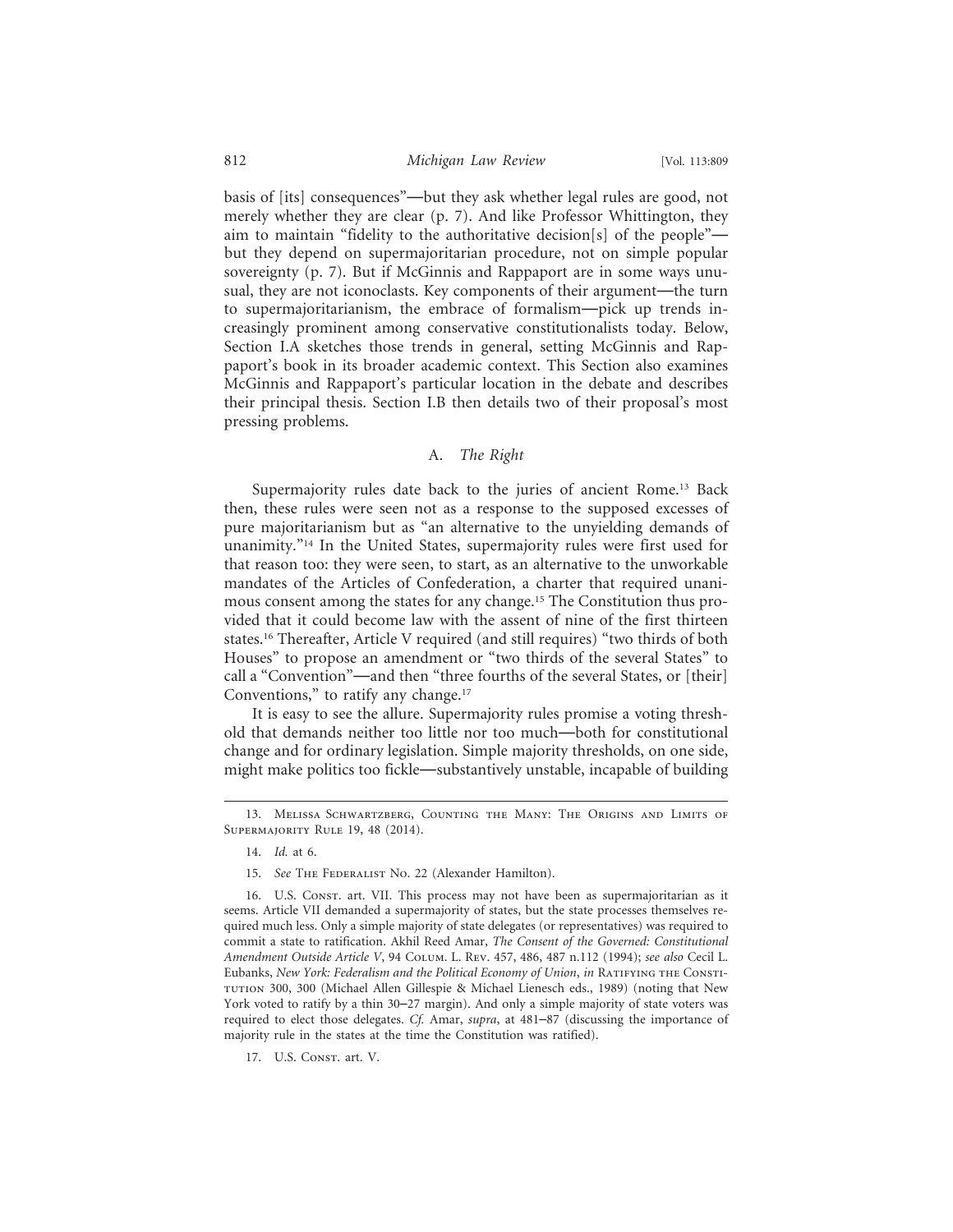consensus, and insensitive to minorities.18 Unanimity rules, on the other, might make politics impossible—stifled by holdout voters who seek private gain instead of public good. But supermajority rules could address both problems, leaving some (but not too much) space for actual governance, providing a dose of political stability, ensuring significant consensus, and protecting minorities too.<sup>19</sup>

In recent years, this supermajoritarian promise has found a new and devoted group of promoters. Conservative constitutional theorists in particular have stepped up their defense of the idea, especially with regard to constitutional change, arguing that such change should be procedurally exacting and numerically well supported. Professor Barnett, for one, advances a "Bill of Federalism," proposing the adoption of ten new constitutional amendments—including one that mandates both originalism and strict adherence to Article V's formal supermajoritarianism.20 Professor Calabresi, for his part, advocates a new supermajoritarian override of the Supreme Court, one that would permit Congress to overturn Court decisions by a two-thirds vote.21 Mark Levin, Meese's former chief of staff, argues that three-fifths of the states should be able to "override" any federal legislation.<sup>22</sup> And Senator Hatch has lauded the Senate's awkward but attention-grabbing supermajoritarian check: "If you didn't have the Senate, then the large states would control everything . . . . You would not have any real representation of the people who are basically in the middle of the country."23

21. *See* Jeffrey Toobin, *Our Broken Constitution*, New Yorker, Dec. 9, 2013, at 64, 68, *available at* http://www.newyorker.com/magazine/2013/12/09/our-broken-constitution; *cf.* Steven G. Calabresi, *The Originalist and Normative Case Against Judicial Activism: A Reply to Professor Randy Barnett*, 103 Mich. L. Rev. 1081, 1093 (2005) (arguing that, if the courts were meant to play a large role in the nation's government, then a check such as a congressional override power would have emerged). Although Calabresi does not cabin his suggestion this way, we assume that he means only constitutional decisions by the Supreme Court. His idea appears in the context of a discussion of judicial review, and Congress can already override statutory decisions without a supermajority vote, though presentment to the president is required. See U.S. Const. art. I, § 7.

22. Mark R. Levin, The Liberty Amendments 169 (2013).

23. Toobin, *supra* note 21, at 70 (internal quotation marks omitted). We assume Hatch means that the Senate *with* a filibuster rule protects small states. Without a filibuster rule, nonproportional representation would also make it possible for states representing less than a majority of the population to pass legislation, not just to block it. We should also note that the scholars we discuss here have deployed supermajoritarian arguments in different ways. Barnett enlists supermajorities to encumber constitutional change, for example, while Levin uses a supermajority of states to undo federal legislation. We do not doubt that these are important distinctions, but they do not dilute our central point. Conservative thinkers have turned recently to supermajoritarianism, and McGinnis and Rappaport are a significant part of that turn.

<sup>18.</sup> Schwartzberg, *supra* note 13, at 9.

<sup>19.</sup> *Id.* at 106, 125.

<sup>20. &</sup>quot;The words and phrases of this Constitution shall be interpreted according to their meaning at the time of their enactment, which meaning shall remain the same until changed pursuant to Article V . . . . " Randy E. Barnett, *A Bill of Federalism*, Fore Bs, May 20, 2009, http://www.forbes.com/2009/05/20/bill-of-federalism-constitution-states-supreme-courtopinions-contributors-randy-barnett.html.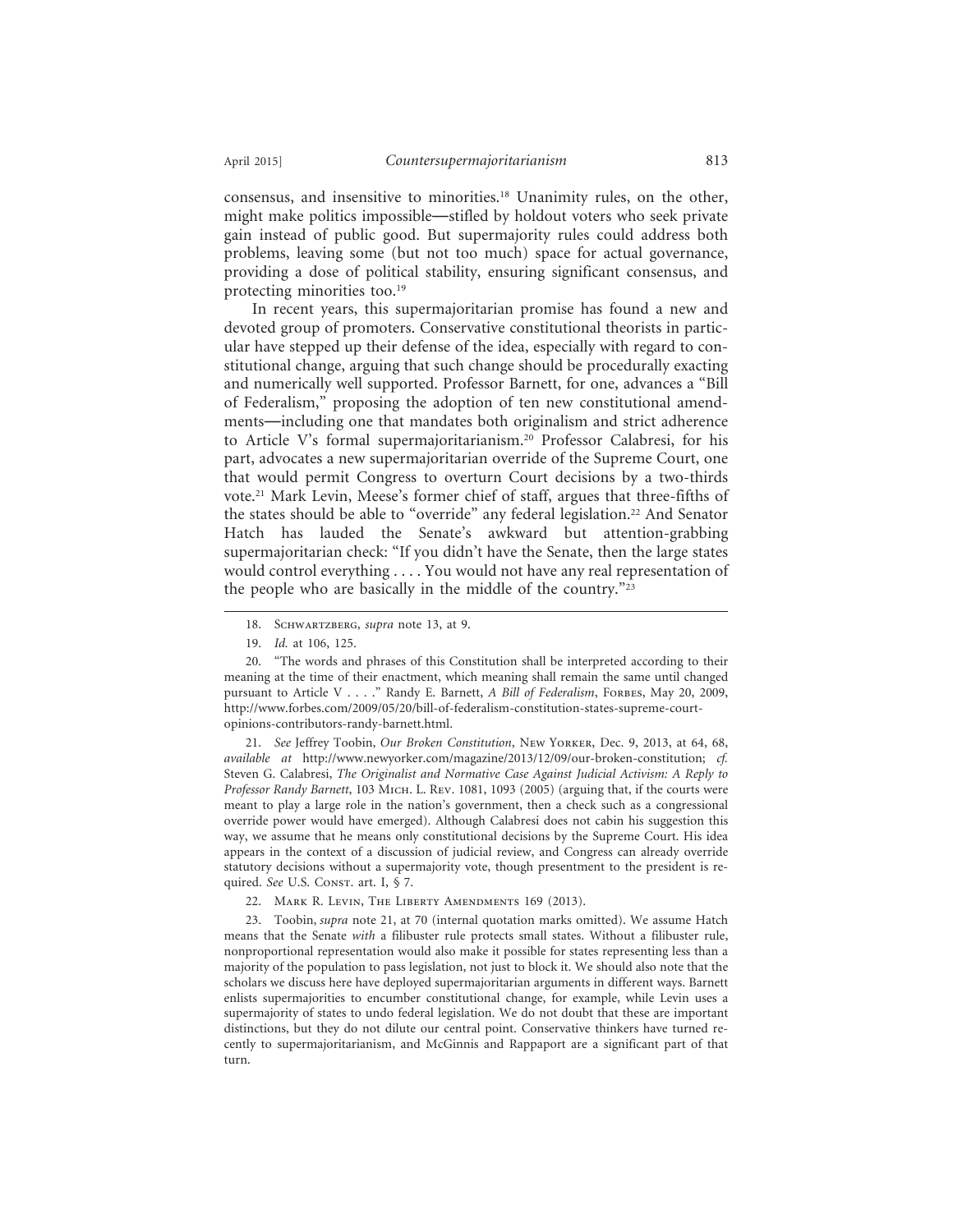### 814 *Michigan Law Review* [Vol. 113:809

For some, this move to supermajoritarianism has been paired with a distinctly formalist impulse. The impetus here is not simply a two-thirds or three-quarters threshold, wherever one might find it. The impetus is a strict, perhaps even rigid conception of the procedural means by which that particular level of support is determined and any subsequent legal change is brought into effect. Barnett, again, demands amendment only through Article V's particular procedures.24 Justice Scalia endorses that same exclusive approach (p. 176), even as he worries that Article V's procedures are now too "hard."25 To them, supermajoritarianism is not just about ensuring a high level of support for any constitutional change. It is about enforcing a *voting* rule—a process that requires voting itself and is designed to produce clear textual alterations in the document. This kind of formalism reflects a commitment to particular procedures embedded in rule-of-law values. It displays a devotion to established structures of representative government, even in the face of contrary popular will. And it is crucial to some strands of contemporary originalism—perhaps even more crucial than the concern for popular support.

McGinnis and Rappaport share the view that the Constitution should change only by way of Article V.26 They argue that ours is "a supermajoritarian constitution" (p. 2), conceived and created by more than majoritarian means. But they are not just supermajoritarians, willing to acknowledge "consensus" in the courts or on the streets. They are also constitutional formalists, committed to an exclusive method of constitutional change (p. 81). They believe that supermajoritarian process generates highquality constitutional substance—that our Constitution's "stringent supermajority rules . . . generate good constitutional provisions," whatever they may be—and that fidelity to this goodness requires originalist commitments (p. 3). It is a bold thesis, to be sure, and both of its components supermajority support and formal process—are essential to it.

But why would this combination of formalism and supermajoritarianism generate attractive substance? McGinnis and Rappaport locate some support for their claim in the abstract arguments briefly noted above—that supermajority rules provide political stability, that supermajority rules encourage democratic consensus, and that supermajority rules protect vulnerable minorities by fending off capricious majoritarian change (pp. 12–13). They also invoke a very loose version of Rawls's veil of ignorance, speculating that supermajorities today will not target vulnerable minorities because they cannot know whether they themselves will be the vulnerable minority

<sup>24.</sup> Barnett, *supra* note 20.

<sup>25.</sup> Marcia Coyle, *Scalia, Ginsburg Offer Amendments to the Constitution,* Legal Times, Apr. 17, 2004, *available at* http://www.law.com/sites/articles/2014/04/17/scalia-ginsburg-offeramendments-to-the-constitution ("Scalia said he would amend the amendment provision to make amendments easier. . . . 'It ought to be hard, but not that hard,' Scalia said.").

<sup>26.</sup> *See* p. 81 (arguing that the Constitution should be changed through the Article V amendment process rather than by Supreme Court interpretation).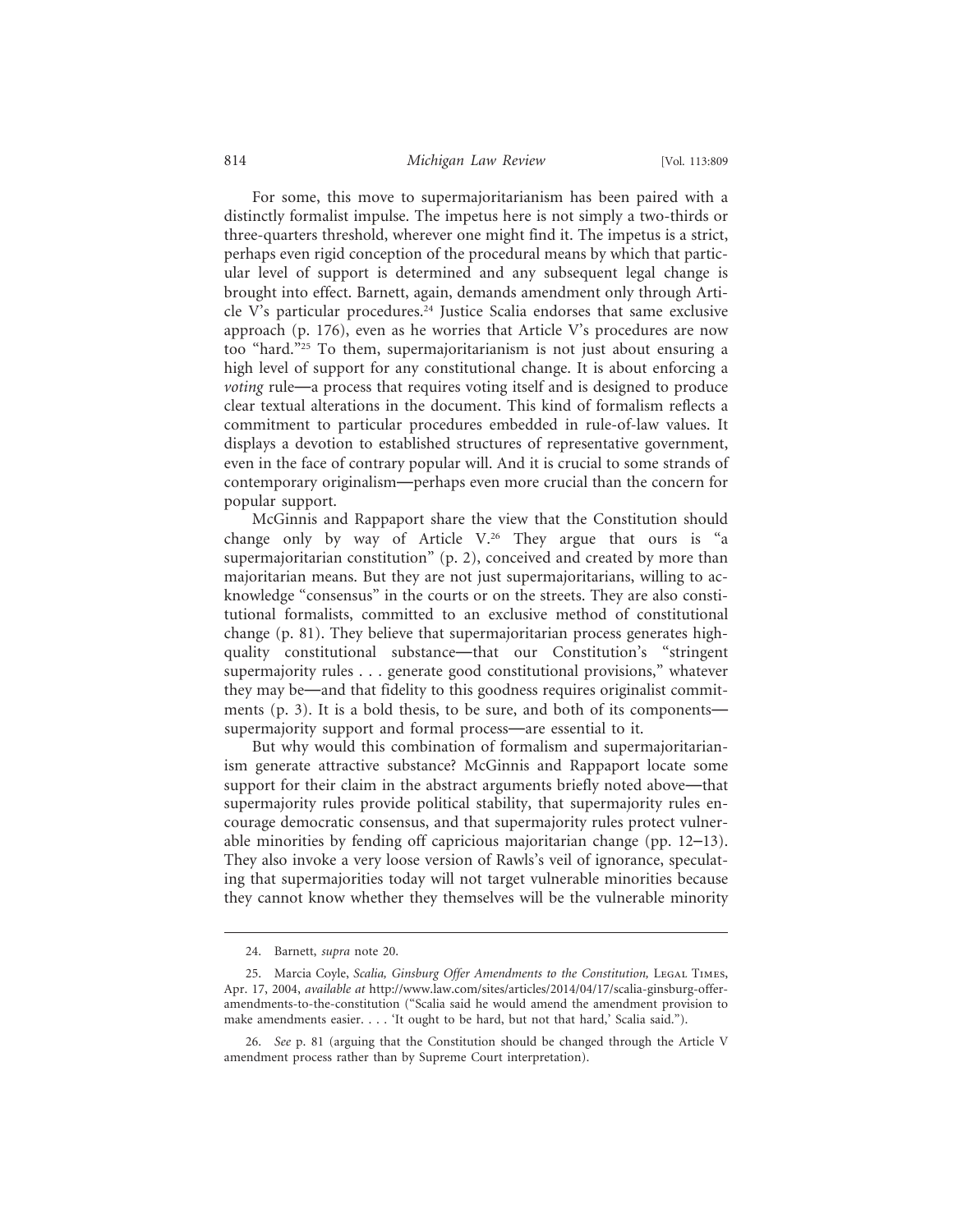tomorrow.27 And they find support in the Condorcet Jury Theorem—the idea, in short, that there is wisdom in crowds.<sup>28</sup>

The Condorcet Jury Theorem holds that juries are more likely than any individual juror to pick the "correct" of two options, assuming the voters are sufficiently independent and competent.<sup>29</sup> And it suggests that this likelihood increases as the voting group grows. In his time, the Marquis de Condorcet used this insight to argue that juries would be smarter than individual decisionmakers.30 McGinnis and Rappaport now use the theorem to claim that supermajorities are better, politically and constitutionally, than majorities. Even more, they argue that rules made by these supermajorities will be substantively "good" (p. 3).

We should note, even here, that these are not straightforward arguments for formalism, originalism, or textualism. They are instead arguments only for decisions made by big groups—by big juries and perhaps by supermajorities. We should also note that it is unclear how well Condorcet works outside the jury room. In the wider world, the options available to decisionmakers may not be binary, and no choice may be plainly "correct."31 But even so, these are the central anchors for McGinnis and Rappaport's argument—the pivot points of their supermajoritarian turn. McGinnis and

29. *See, e.g.*, Nicholas Quinn Rosenkranz, *Condorcet and the Constitution: A Response to* The Law of Other States, 59 Stan. L. Rev. 1281, 1284 (2007).

30. *Id.* at 1298 ("From [Condorcet's] perspective, the great advantage of a jury is that it increases the chance of a 'correct' decision—guilty people found guilty, liable people found liable, and so forth.").

31. Schwartzberg, *supra* note 13, at 119. Professors Lanni and Vermeule express a similar concern:

[T]he very conditions that make dispersed information most valuable to the constitution-makers also tend to undermine the applicability of the Condorcet Jury Theorem. The Theorem supposes that there is an exogenously defined correct answer, where correctness is defined according to the group's shared fundamental preferences. Suppose that the relevant polity is large and heterogeneous, so that there are many groups with conflicting interests on a range of issues. Under such conditions, the common fundamental preferences necessary for the Theorem to apply are most likely to be lacking.

Adriaan Lanni & Adrian Vermeule, *Constitutional Design in the Ancient World*, 64 Stan. L. Rev. 907, 931 (2012); *see also* Paul H. Edelman, *On Legal Interpretations of the Condorcet Jury Theorem*, 31 J. Legal Stud. 327 (2002) (describing three ways that randomness enters a Condorcet model and discussing the implications each model has for legal interpretation). The jury setting is also very different as a matter of presumption and procedure. It starts with a presumption of innocence, and it involves cloistered deliberation and unanimous decisions. Contemporary politics has no clean analogy for any of these features.

<sup>27.</sup> P. 42; *see* John Rawls, Political Liberalism 277 (1993) ("[T]he veil of ignorance not only establishes fairness between equal moral persons, but by excluding information about the parties' actual interests and abilities, it corresponds to the way in which . . . even our potential abilities cannot be known . . . .").

<sup>28.</sup> *See* Marquis de Condorcet, Essay on the Application of Mathematics to the THEORY OF DECISION-MAKING (1785), *reprinted in* CONDORCET: SELECTED WRITINGS 33, 48–49 (Keith M. Baker ed., 1976); Adrian Vermeule, *Foreword: System Effects and the Constitution*, 123 Harv. L. Rev. 4, 13 (2009) ("[A] majority of the group will, given the other conditions of the Theorem, necessarily prove more competent than the average individual and perhaps even more competent than the most competent individual.").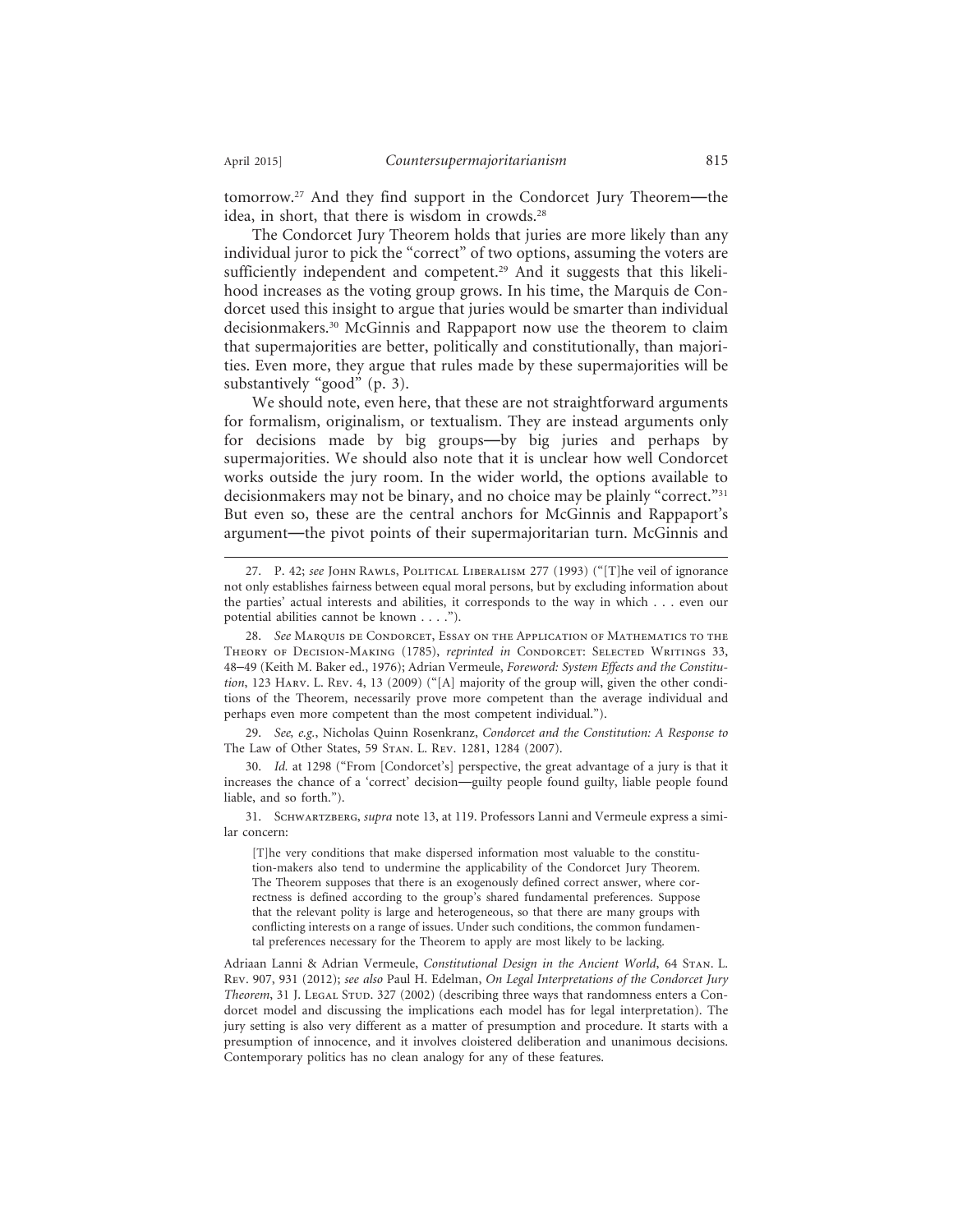Rappaport argue that the Constitution is wise, durable, and good because it was ratified under supermajority voting rules (pp. 11–14).

McGinnis and Rappaport take one additional step in their basic proposal. They argue that we should respect the Constitution's supermajoritarian origins by adhering to a strand of originalist interpretation—what they call *original methods originalism* (p. 116). Only an originalist mode of interpretation can preserve the Constitution's substantive goodness, they say, "because the drafters and ratifiers used [original] meaning in deciding [by supermajority] whether to adopt the Constitution" (p. 11). We spend little time on this remarkable claim here, but we wish to flag it for interested readers—and to note that others have addressed it at length, largely in response to the many McGinnis and Rappaport articles that prefigured their book.32

#### B. *The Response*

Our focus is on supermajoritarianism, formalism, and the combination of the two. In this Section, we begin by noting that not every component of McGinnis and Rappaport's formal-supermajoritarian thesis entirely works. Two problems in particular hinder their basic claim. First, it elides crucial lessons of political science, paying too little heed to the inherent drawbacks of supermajoritarian thresholds. Second, it inconspicuously sacrifices supermajoritarianism, formalism, or both at the very moment they may matter most. We examine these two problems below, and we then contrast their approach with some markedly different constitutional preferences now prominent in the literature on legal theory.

### 1. Neutrality and Anonymity

First, political science. There is a critical gap in McGinnis and Rappaport's supermajoritarian argument. They recount the many potential benefits of supermajorities but hardly touch on the likeliest costs. They note that supermajoritarian requirements promise a kind of social stability (p. 13), for example, but they say almost nothing about the uneven distributional consequences of supermajoritarian thresholds or the price of preserving the status quo. That omission may be a foreseeable consequence of their ambitious agenda—their attempt to weave supermajoritarianism, formalism, and

<sup>32.</sup> *See, e.g.*, Jack M. Balkin, Living Originalism 354–56 (2011). Professor Balkin lists "four problems" with McGinnis and Rappaport's original methods originalism: first, it assumes consensus about interpretive methods among people who voted for the Constitution when, in fact, there might have been none; second, it makes "the familiar error of speaking as if the Constitution had been adopted at a single point in time rather than over the course of two centuries"; third, it misreads courts and misinterprets evidence of the ratifying public's understanding of how the Constitution would be interpreted; and, fourth, it rejects the distinction between interpretation and construction—and thus proves "unworkable." *Id.*; *see also* Lawrence B. Solum, *The Interpretation-Construction Distinction*, 27 CONST. COMMENT. 95, 112–15 (2010).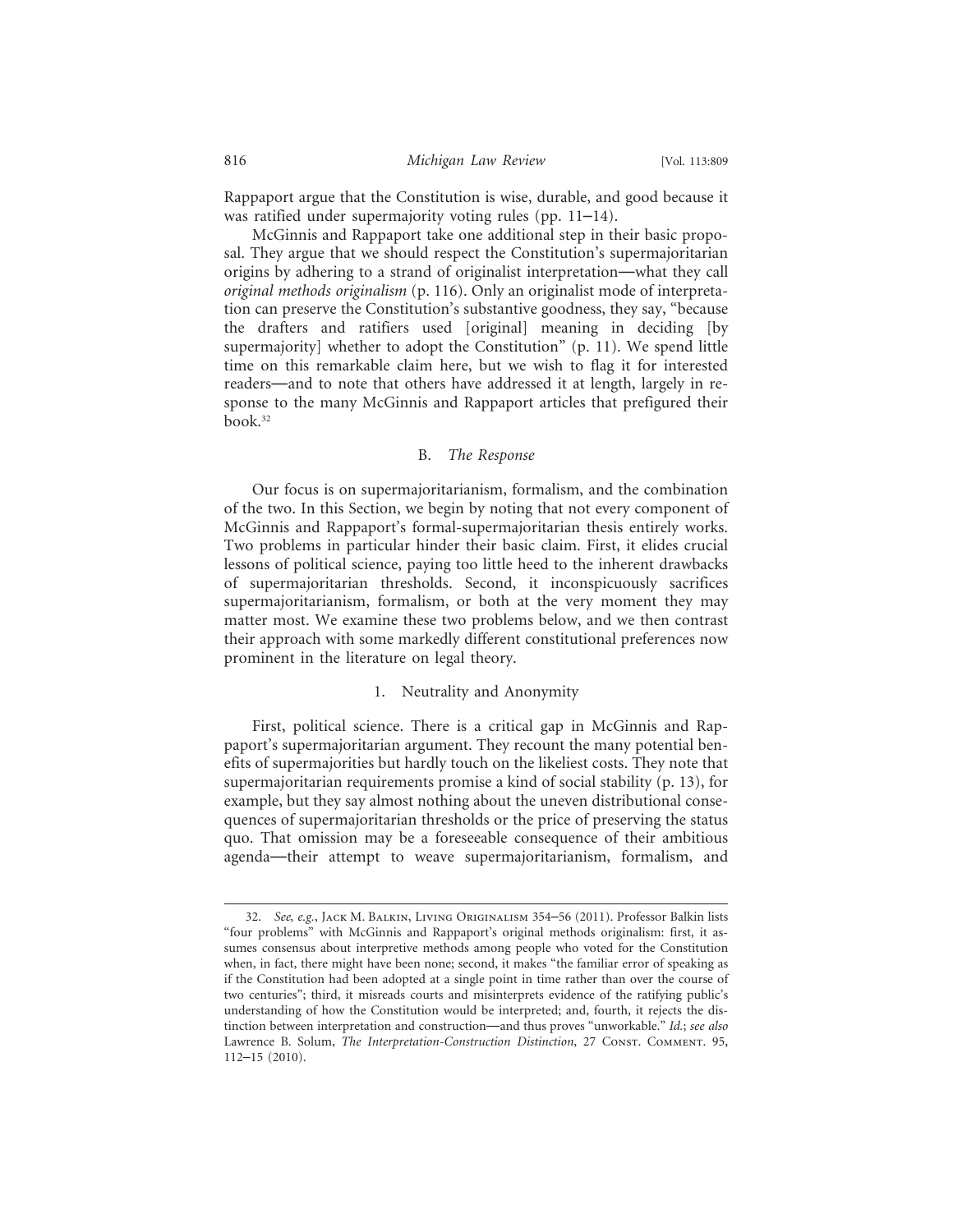originalism into the fabric of one argument. But it also means that they have left pertinent strands of modern political theory unexplored.

One strand is May's Theorem. May's Theorem offers a compelling and comprehensive defense of majoritarian voting rules. It holds that majority rules, and only majority rules, respect two core democratic principles: One is neutrality, the commitment to treating equally all possible outcomes (say, to recognize same-sex marriages or not); the other is anonymity, the norm that all voters should be treated equally too.<sup>33</sup> Supermajority rules fail the first of these principles<sup>34</sup> and, we believe, the second as well.

Supermajority rules fail the neutrality principle because they privilege one possible outcome over all others: the status quo.35 In a supermajoritarian regime, those who benefit in the status quo will be more likely to benefit in the future—for the current state of affairs is deliberately and decidedly harder to change. Those who suffer now, in turn, will be more likely to suffer in the future as well. This no doubt promotes a kind of social and political stability. But this failure of neutrality is also a kind of lock in, a dead-hand effect at the heart of supermajority rule.36

McGinnis and Rappaport are not blind to this dead-hand worry. They even seem to concede, quickly, that some forms of originalism permit "the dead hand of the past [to rule] the present" (p. 15). But they then say that their argument is different, that under their theory the dead hand disappears because "each generation" has the same chance to change the Constitution as every other (p. 15).

And perhaps this is true in some purely abstract, technical sense. Article V certainly reads today the same way it did in 1789. But this response still seems to us doubly inadequate. For one, it ignores political reality. Changing the Constitution has always been hard, and changing it by McGinnis and Rappaport's means is "effectively impossible" now<sup>37</sup>—too "hard," as we noted, even by Justice Scalia's exacting standards.<sup>38</sup> For another, it disregards a stern social truth. Asserting that anyone can change our Constitution is one thing. Acknowledging existing distributions and imbalances of cultural power is quite another. To put it bluntly, "To say that anyone can take advantage of supermajority rule" like Article V "is, in reality, often akin to

37. *See* Eric Posner, *The U.S. Constitution Is Impossible to Amend*, Slate (May 5, 2014, 4:22 PM), http://www.slate.com/articles/news\_and\_politics/view\_from\_chicago/2014/05/ amending\_the\_constitution\_is\_much\_too\_hard\_blame\_the\_founders.html.

<sup>33.</sup> *See* Schwartzberg, *supra* note 13, at 121.

<sup>34.</sup> *See* Melissa Schwartzberg, *Should Progressive Constitutionalism Embrace Popular Constitutionalism?*, 72 Ohio St. L.J. 1295, 1305 (2011) ("[S]upermajority rules are in important ways antithetical to the values to which they are committed . . . .").

<sup>35.</sup> *Id.*

<sup>36.</sup> *See* Adrian Vermeule, *Social Choice in the Wild*, New Republic, Feb. 3, 2014, at 52, 53, *available at* http://www.newrepublic.com/article/116172/against-filibusters-super-majorities-melissa-schwartzberg-reviewed (stating that "Arrow's Impossibility Theorem . . . (very roughly) showed that under certain conditions collective choice rules could not be both democratic and coherent or stable").

<sup>38.</sup> Coyle, *supra* note 25.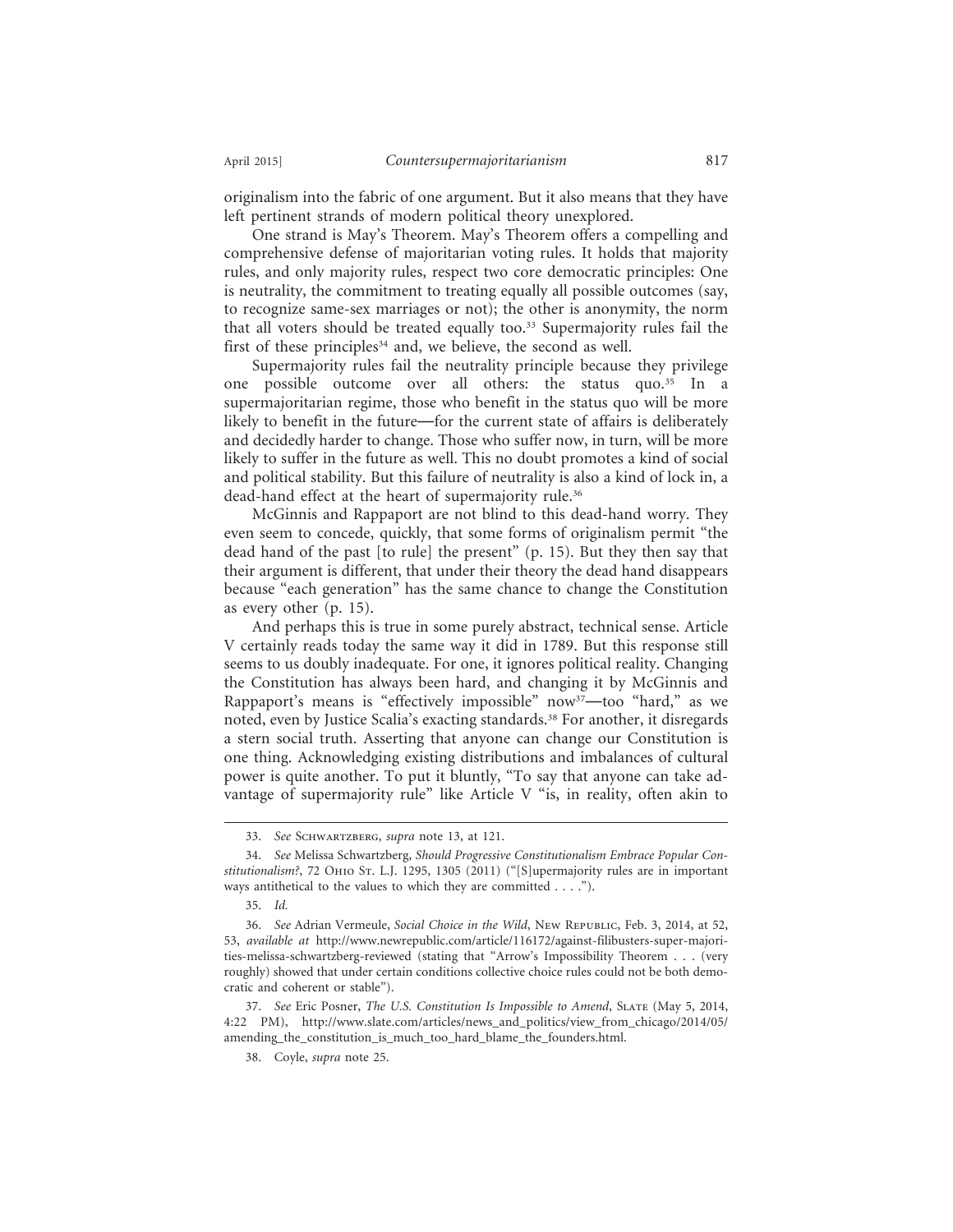saying that the rich and the poor have an equal right to sleep under the bridges of Paris."39

There is a related problem here too. Supermajority rules do not necessarily protect minority groups, nobly insulating them from the whims of majority will. They may in fact harm vulnerable minorities in one (or both) of two ways. Rules that require more than a majority vote may allow the adoption of policies that are truly harmful in a net-utility sense, so long as the harms are sufficiently concentrated on a particular out-group.<sup>40</sup> And they may thwart any real momentum for progress, since supermajority rules may make it impossible for out-groups to build coalitions capable of transforming the status quo.41 It is still true that our polity is dynamic and our demographics fluid—so our political minorities will surely change over time. Outsiders may become insiders. Dominant groups may fade as our nation grows.42 But it is too quick to say that supermajority rules will protect minorities, new or old. Such rules may instead allow concentrated exploitation of them, and they may simply entrench existing distributions and arrangements, violating the neutrality principle and preserving the status quo. $43$ 

Supermajority rules may also fail the anonymity principle. They may not treat all voters equally, regardless of their positions on particular issues. Instead, the rules may overcount some votes and largely disregard many others.44 Consider the modern Senate. Senate filibuster rules now effect a form of supermajoritarianism on the legislative level, even after the recent "nuclear" detonation: they require sixty votes to get much done.<sup>45</sup> But if these rules reflect a kind of simple numerical supermajoritarianism—sixty is more than fifty-one—they still work in a way that defeats popular, even overwhelmingly popular, sentiment. Far from securing true political "consensus," in fact, they may do just the opposite—divesting certain votes of

43. *See* Schwartzberg, *supra* note 13, at 128 (noting that the "first-order" question is not whether we should entrench particular substantive rules but whether those rules are of such "quality" that we should want to entrench them).

<sup>39.</sup> Vermeule, *supra* note 36, at 55.

<sup>40.</sup> David S. Law & David McGowan, *There Is Nothing Pragmatic About Originalism*, 102 Nw. U. L. Rev. Colloquy 86, 91 (2007), http://www.law.northwestern.edu/lawreview/colloquy/2007/27/LRColl2007n27Law.pdf ("Nothing prevents a supermajority from adopting policies that reduce net welfare as long as the costs of such policies are sufficiently concentrated.").

<sup>41.</sup> *See* Vermeule, *supra* note 36, at 54.

<sup>42.</sup> We should emphasize that not all numerical minorities are necessarily disadvantaged out-groups. Some numerical minorities may in fact be privileged by supermajority voting thresholds, entrenched in their power inasmuch as they hold an effective veto over pure majoritarian change. We discuss this very possibility in the context of the Senate. *See infra* text accompanying notes 44–47.

<sup>44.</sup> *See* Schwartzberg, *supra* note 34, at 1305–06.

<sup>45.</sup> Burt Neuborne, *One-State/Two-Votes: Do Supermajority Senate Voting Rules Violate the Article V Guaranty of Equal State Suffrage?*, 10 Stan. J. C.R. & C.L. 27, 27–28 (2014).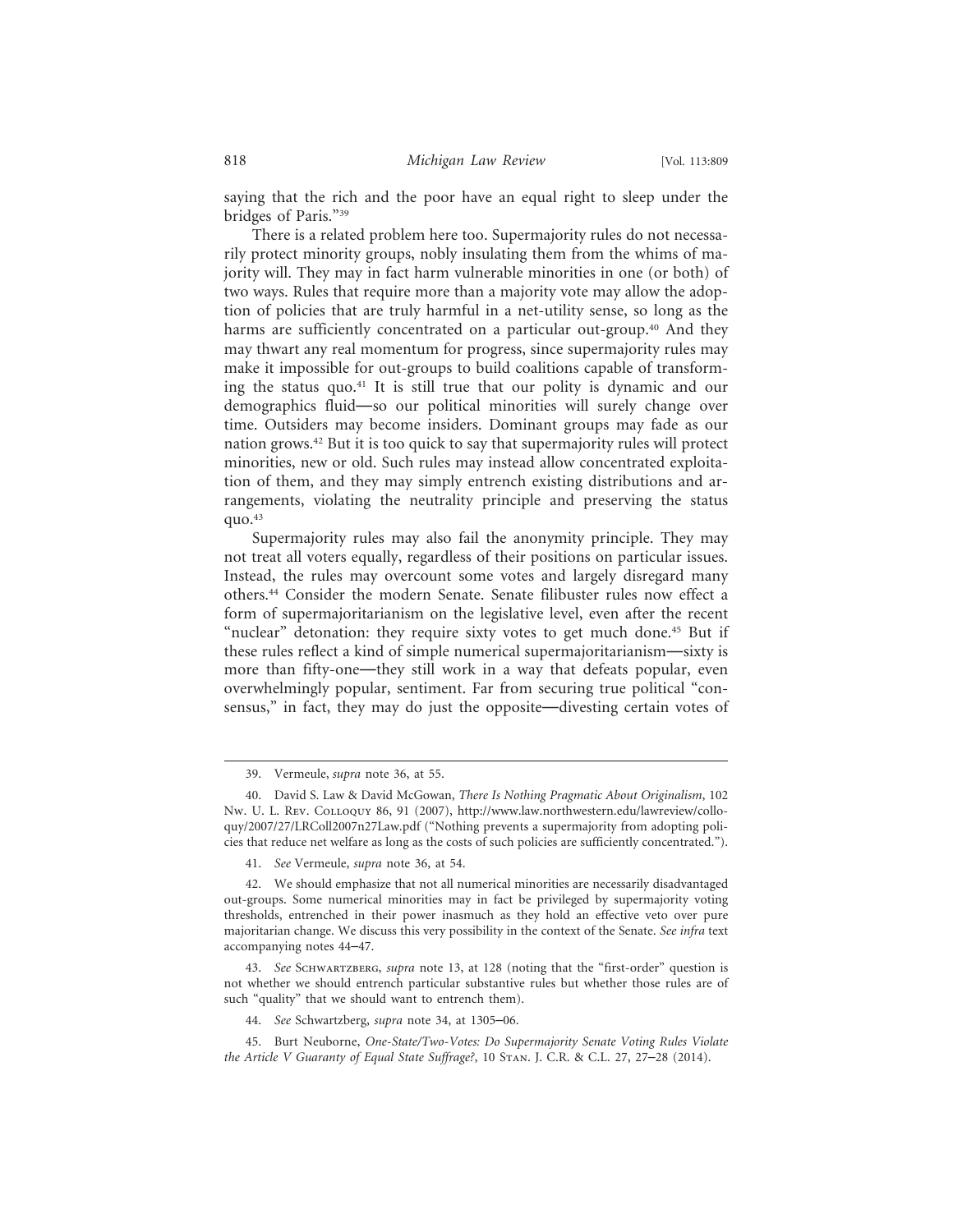meaning, allowing as little as one-tenth of the population to thwart overwhelming democratic will.<sup>46</sup> This is not the kind of shared agreement Mc-Ginnis and Rappaport seem to envision. Nor is it equal treatment of votes or voters. It is instead something much more troubling—a lurking failure of the anonymity principle and precisely "the sort of deliberate and flagrant offense to equal political dignity that supermajority rule creates."47 It is also the sort of political science problem McGinnis and Rappaport might have more fully engaged.

#### 2. Supermajoritarianism and Formalism, Traded Away

But maybe this is a quibble. Maybe we overstate the lessons of political science. And maybe McGinnis and Rappaport would accept the failures of neutrality and anonymity as costs that any committed supermajoritarian must be willing to bear.

But even if this is true, there is a second problem with their argument, and this one strikes right at its core: their book quietly gives up its own game. McGinnis and Rappaport are supermajoritarians, and they are formalists. But at the moment most crucial to their narrative—at Reconstruction—they trade both of those commitments away.

To show that McGinnis and Rappaport do this—and how—we should begin where they do: at the founding. A supermajority back then, they say, framed and forged the Constitution. Even more, this supermajoritarian participation made the Constitution good—not just durable or detailed but substantively beneficent (p. 13).

There are many reasons to question this exalted conception of the founding.48 McGinnis and Rappaport candidly recognize one: a supermajority may have ratified the Constitution, but it was a supermajority of a distinctly homogenous electorate. Only white property-holding men could participate. Women, non–property owners, and African Americans were excluded from the start.<sup>49</sup>

<sup>46.</sup> *See id.* at 41; Toobin, *supra* note 21, at 71 ("It's not the tyranny of the majority—it's the tyranny of the minority." (quoting Sen. Tom Udall) (internal quotation marks omitted)); *cf. id.* at 72 ("You have a situation where legislators representing less than one-tenth of the population of the country can stop any amendment." (quoting Professor Sanford Levinson, discussing constitutional change) (internal quotation marks omitted)).

<sup>47.</sup> Vermeule, *supra* note 36, at 55.

<sup>48.</sup> *See, e.g.*, Amar, *supra* note 16, at 481–87; *see also* Schwartzberg, *supra* note 13, at 156 ("In the case of the U.S. Constitution's supermajority rule governing constitutional amendments, we lack evidence either of reason giving or of sustained negotiations.").

<sup>49.</sup> P. 101; *see also* David A. Strauss, *The Irrelevance of Constitutional Amendments*, 114 Harv. L. Rev. 1457, 1499 (2001). Independent of this skewed electorate, there is also the matter of size. Put simply, American society is much larger now than at the founding, so perhaps there is more "wisdom" in the crowd today than there was before. That is, if Condorcet supports the view that large groups are more likely than small ones to reach good outcomes—a view we address, *supra* text accompanying notes 28–30—then the framing generation should not be privileged but in fact disfavored, at least relative to the much larger groups that ratified other more modern provisions.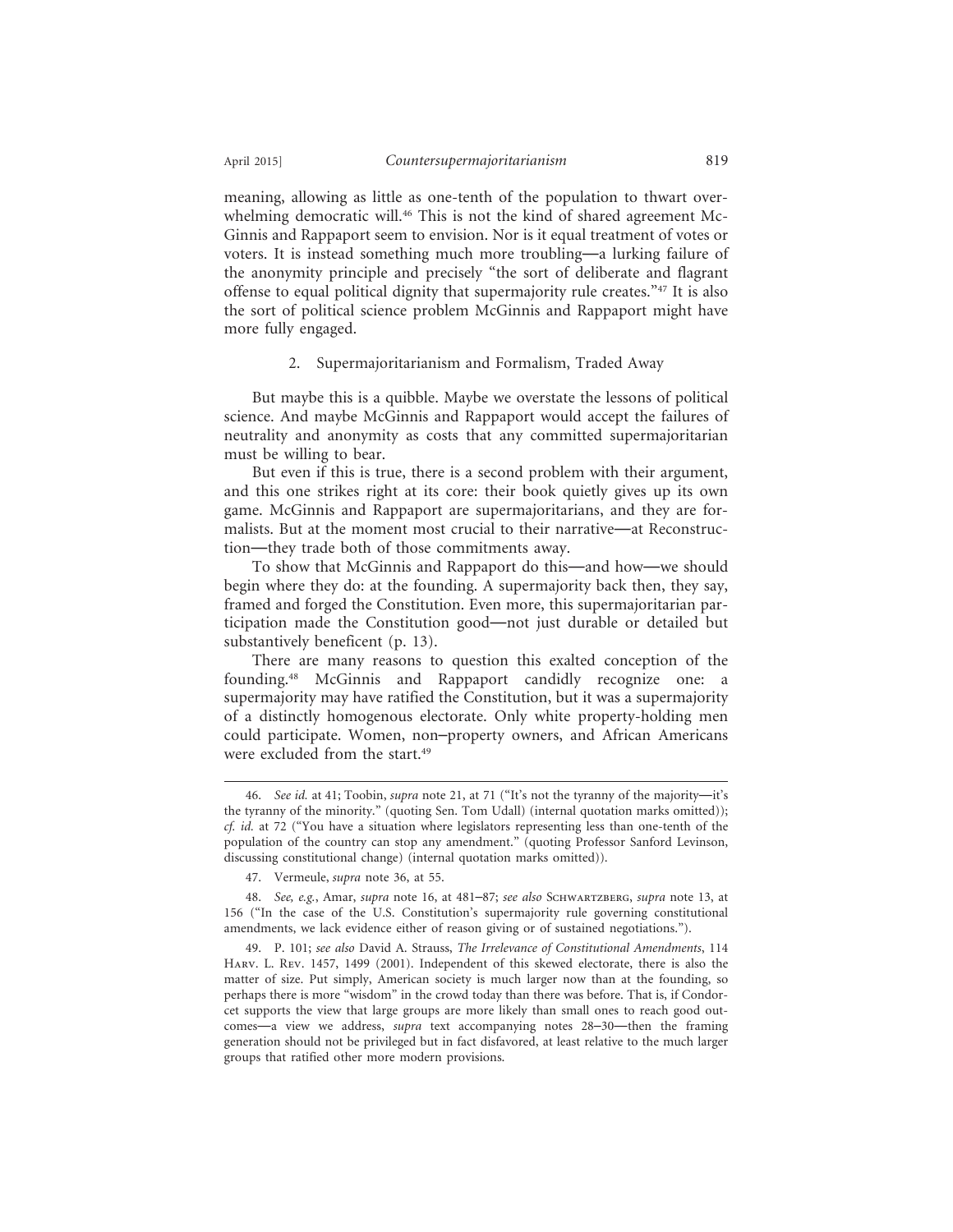McGinnis and Rappaport admit this is a problem. They deem it a "defect" at the heart of the original Constitution (p. 11) and a "failure" of constitutional design (p. 101). But they say we have long since cured this defect by amending our Constitution under Article V: the Reconstruction Amendments cured the exclusion of African Americans (p. 107), and the Nineteenth Amendment cured the exclusion of women (p. 111). (As it happens, the exclusion of non–property owners was also cured, although *without* formal constitutional amendment<sup>50</sup>—a fact McGinnis and Rappaport somewhat curiously elide.)

We agree with McGinnis and Rappaport that these amendments addressed deep constitutional failures. But their proffered solution (p. 115) still falls short. In part that is because they ask a skewed question. The pivotal question for their argument is not whether, say, the Reconstruction Amendments addressed a constitutional defect—something they clearly, if imperfectly, did. Instead, the pivotal question is whether those amendments speak to a kind of retroactive ratification, a post-hoc supermajoritarian commitment to the original Constitution. They plainly do not. At no point were African Americans or women (or non–property owners) asked if they would ratify the Constitution retroactively, and there is no evidence that they would have done so if asked.51 So while we do not doubt that the Reconstruction Amendments did and still do something important, we do not think they do what McGinnis and Rappaport ask them to do. The amendments did and still do nothing to suggest that there was a true supermajority in favor of ratification, either at the founding or after it.

Yet there is another, perhaps deeper reason that McGinnis and Rappaport's solution does not work. This reason has to do with the Reconstruction Amendments' curious history: these provisions were not ratified in the cleanest or clearest of ways. Some say, in fact, that they were hardly ratified at all—that Southern states, ravaged by the Civil War and represented by carpet-bagging legislatures, were "coerced into ratifying them."52 Others say that these amendments were more like a "treaty" than any formal amendment, a kind of postwar accord struck between the victorious Union and the defeated South.<sup>53</sup>

<sup>50.</sup> Strauss, *supra* note 49, at 1499–1500.

<sup>51.</sup> *Cf.* Thurgood Marshall, Commentary, *Reflections on the Bicentennial of the United States Constitution*, 101 Harv. L. Rev. 1, 4 (1987) ("While the Union survived the civil war, the Constitution did not. In its place arose a new, more promising basis for justice and equality, the fourteenth amendment . . . . And yet almost another century would pass before any significant recognition was obtained of the rights of black Americans . . . ."). That is not to say that the Reconstruction Amendments did not become central to African American politics. They did. Eric Foner, *Rights and the Constitution in Black Life During the Civil War and Reconstruction*, 74 J. Am. Hist. 863, 880 (1987) ("As Reconstruction progressed, the national Constitution took its place alongside the Declaration of Independence as a central reference point in black political discourse.").

<sup>52.</sup> Posner, *supra* note 37.

<sup>53.</sup> Strauss, *supra* note 49, at 1479.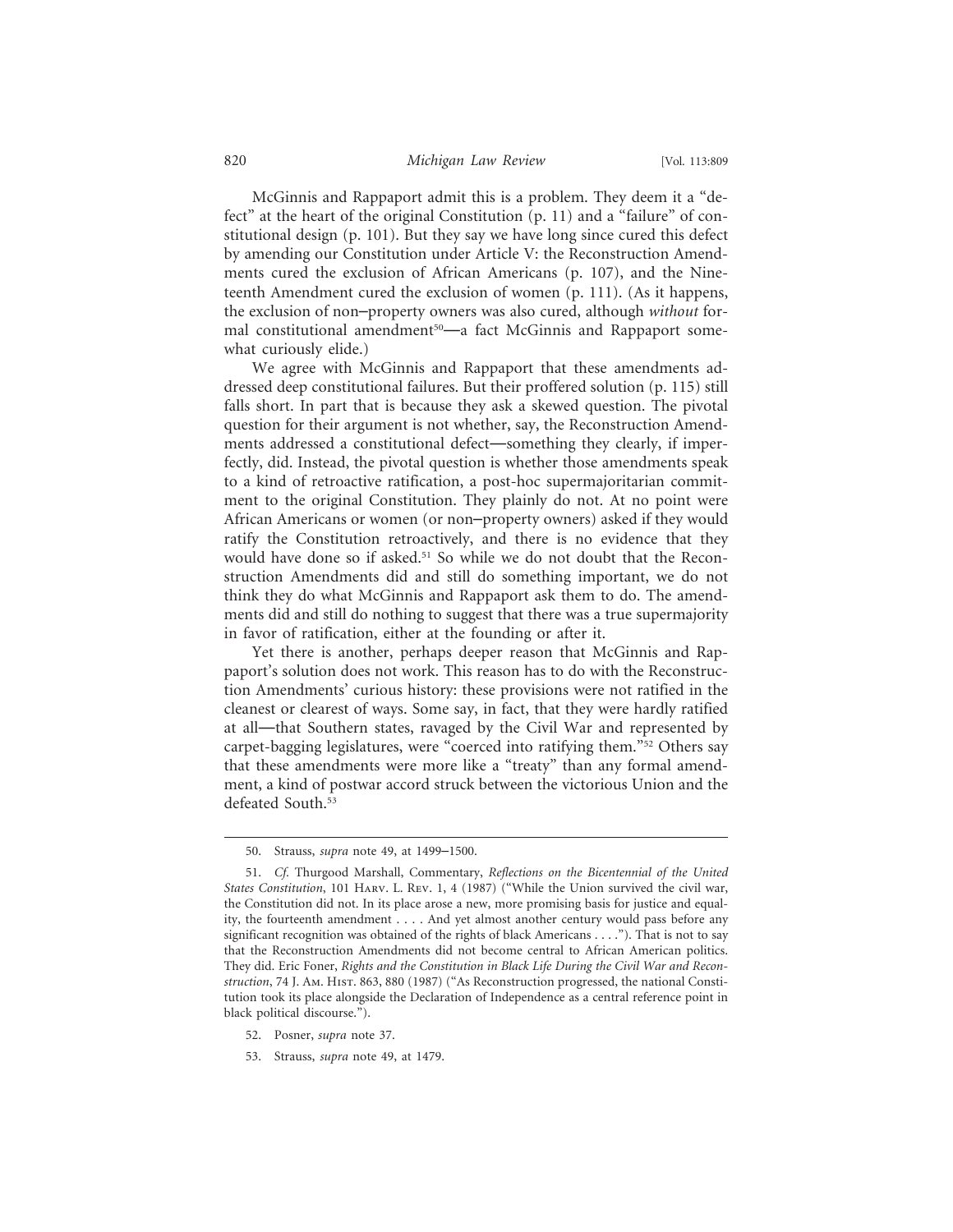McGinnis and Rappaport acknowledge this procedural abnormality, but they accept the amendments all the same. Even if these amendments were adopted inappropriately, they say, they are a necessary and "timely" part of our constitutional framework, an essential cure for a defect in the original document's design (pp. 71, 224 n.31). And even if certain precedents are compromised by their connection to these dubiously ratified amendments, such precedents should also be preserved because they now claim a kind of social supermajority support (p. 224 n.31).

We appreciate that this careful analysis introduces a measure of pragmatism to an argument that might otherwise be implausible—implausible because it ignores the actual difficulty of formal constitutional amendment (what Professor Posner calls passing a pig "through *two* pythons"54), and implausible because it disregards supermajorities that speak outside of Article V. But this is not just a thoughtful nod to political reality. It is a tremendous, if discreet, concession of both parts of McGinnis and Rappaport's argument. In this important passage, they compromise their supermajoritarianism and their formalism. They say, on the first, that the Reconstruction Amendments are valid even without contemporaneous supermajoritarian buy in because they cured a "defect" that needed curing (p. 224 n.31). And they say, on the second, that particular precedents should remain in force, even if the amendments behind them are invalid, because these precedents now boast supermajoritarian support (p. 224 n.31). This move may be shrewd and, from many perspectives, entirely accurate. But here, in this crucial setting, it sells off McGinnis and Rappaport's two core commitments: supermajoritarianism is exchanged for a defect's cure; formal process is exchanged for validation after the fact. *Originalism and the Good Constitution* is premised on the notion that constitutional "goodness" grows out of a combination of supermajority support and formal process. But here, during a crucial test of their theory, McGinnis and Rappaport sacrifice both tenets.

## 3. Formalism and Precedent

Two brief follow-on points. The first concerns McGinnis and Rappaport's allegiance to formal process. This allegiance seems to us odd and undertheorized. Compare their devotion to supermajoritarianism, a devotion they defend at length—by reference to stability, to Rawls, and to Condorcet. We have questioned the type of stability they privilege, the kind of veil of ignorance they imagine, and the value of Condorcet outside the jury room.55 But at least these arguments anchor McGinnis and Rappaport's supermajoritarian sentiments. By contrast, nothing really anchors their lawish formalism. They make no significant argument about why formal process is itself so significant—or why, more particularly, we should disregard

<sup>54.</sup> Posner, *supra* note 37.

<sup>55.</sup> *See, e.g.*, Schwartzberg, *supra* note 13, at 119 ("In general, the Condorcet Jury Theorem cannot constitute a justification for majority decision making in normal political life.").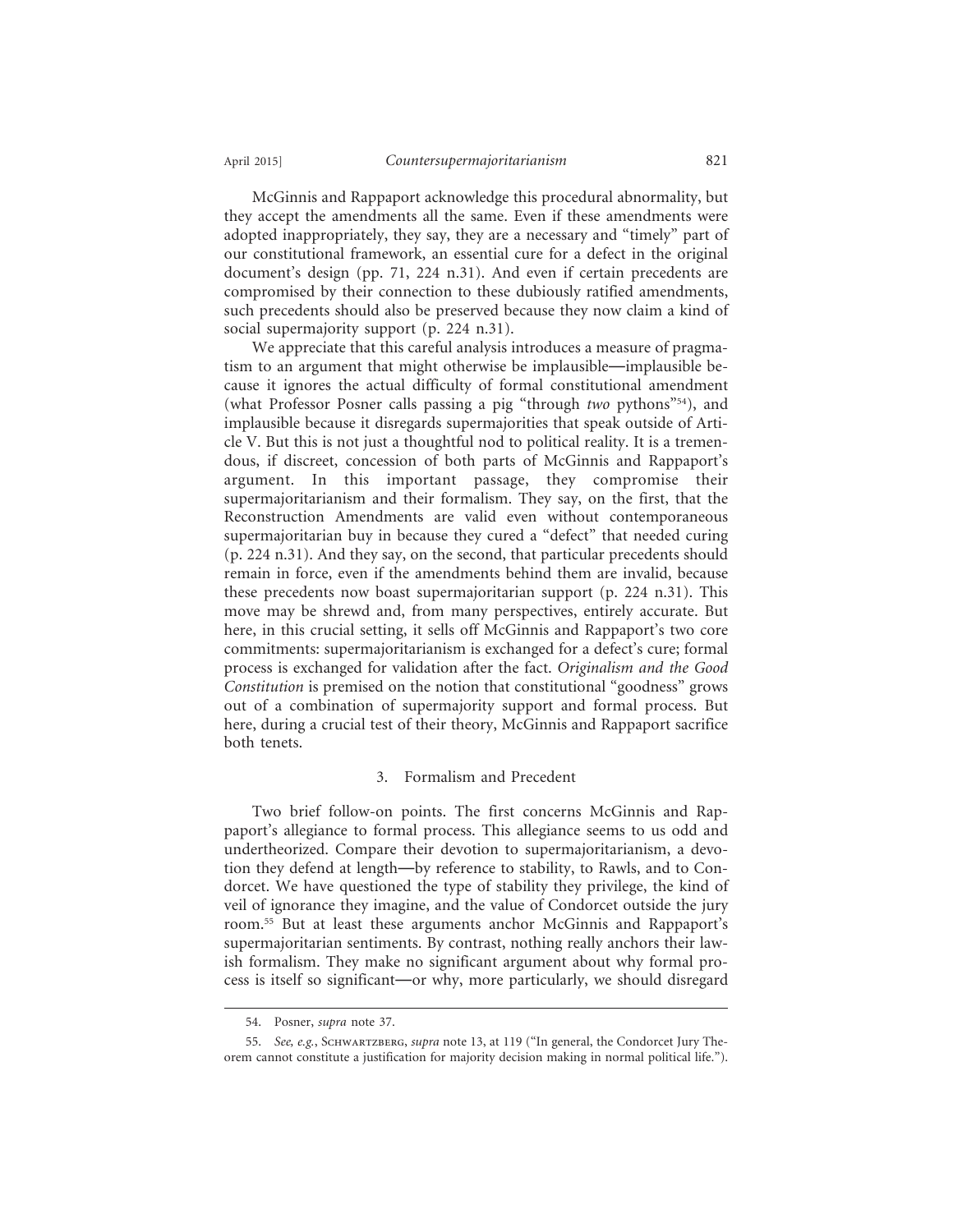supermajoritarian preferences simply because they emerge outside of Article V.

But there may of course be a reason. McGinnis and Rappaport's commitment to formal process may be a way to disempower the Supreme Court. That potential consequence does not seem entirely accidental, for McGinnis and Rappaport dislike the Court as an engine of constitutional change. In their telling, in fact, the problem is not just that the Court sometimes overreaches or interrupts electoral politics (p. 72). Nor is it just that the Court is, from time to time, countermajoritarian—an unelected impediment to expressions of majority will in and through legislatures.<sup>56</sup> The problem is that the Court is occasionally *countersupermajoritarian*—an elitist obstacle to supermajoritarian sentiment enshrined in the written Constitution and thus an institution that prevents the Constitution from being good.<sup>57</sup> To the authors, what makes the Constitution beneficent is supermajoritarian process, not the erratic intrusions of a self-indulgent Court. Exclusive use of Article V would thus keep judges sidelined. And keeping judges sidelined would only make our Constitution better—more faithful to formal process, less countersupermajoritarian.

This makes some sense as a strategy. But it is still a strategy with significant faults. One is that the tactic is overinclusive. McGinnis and Rappaport may aim to strip the Court of its power, but they end up doing much more than that: prescribing a process that is presently implausible, understating the history of amendment outside of Article V, and excluding other things (like social movements) that inform constitutional meaning and generate supermajorities as well. McGinnis and Rappaport also undersell the Court. They may believe the Court to be elitist and aloof, entirely indifferent to democratic will. But good evidence suggests that they are at least partly wrong. As a matter of historical fact, the Court has rarely bucked popular sentiment at any point.58 By some measures, the Court may be even more reflective of popular sentiment than Congress or the executive—not less.59 Far from a countermajoritarian or countersupermajoritarian body, in fact,

<sup>56.</sup> *See* p. 88 (arguing that simple Supreme Court deference to majoritarian legislative acts would not maintain a good Constitution over time).

<sup>57.</sup> *See* p. 89 (arguing that Supreme Court interpretations that change the Constitution undermine the supermajoritarian amendment process).

<sup>58.</sup> *See, e.g.*, Michael J. Klarman, Bush v. Gore *Through the Lens of Constitutional History*, 89 Calif. L. Rev. 1721, 1750 (2001) ("On only a relative handful of occasions has the Court interpreted the Constitution in ways opposed by a clear majority of the nation."); Thomas R. Marshall, *Public Opinion, Representation, and the Modern Supreme Court*, 16 Am. Pol. Res. 296, 297–98 (1988); *see also* Corinna Barrett Lain, *Upside-Down Judicial Review*, 101 Geo. L.J. 113, 117 (2012) ("[T]he Court can, at times, effectuate majoritarian change *better* than the representative branches designed for that very purpose.").

<sup>59.</sup> *Compare* Thomas R. Marshall, Public Opinion and the Supreme Court 78–91 (1989) (noting that the Court's constitutional decisions accord with public opinion about 60% of the time), *with* Alan D. Monroe, *Public Opinion and Public Policy, 1980*–*1993*, 62 Pub. Opinion Q. 6, 12–13 & 13 tbl.1 (1998) (showing that overall federal policy accords with majority preference only about 55% of the time). *See also* Law & McGowan, *supra* note 40, at 100 n.67 (citing these studies).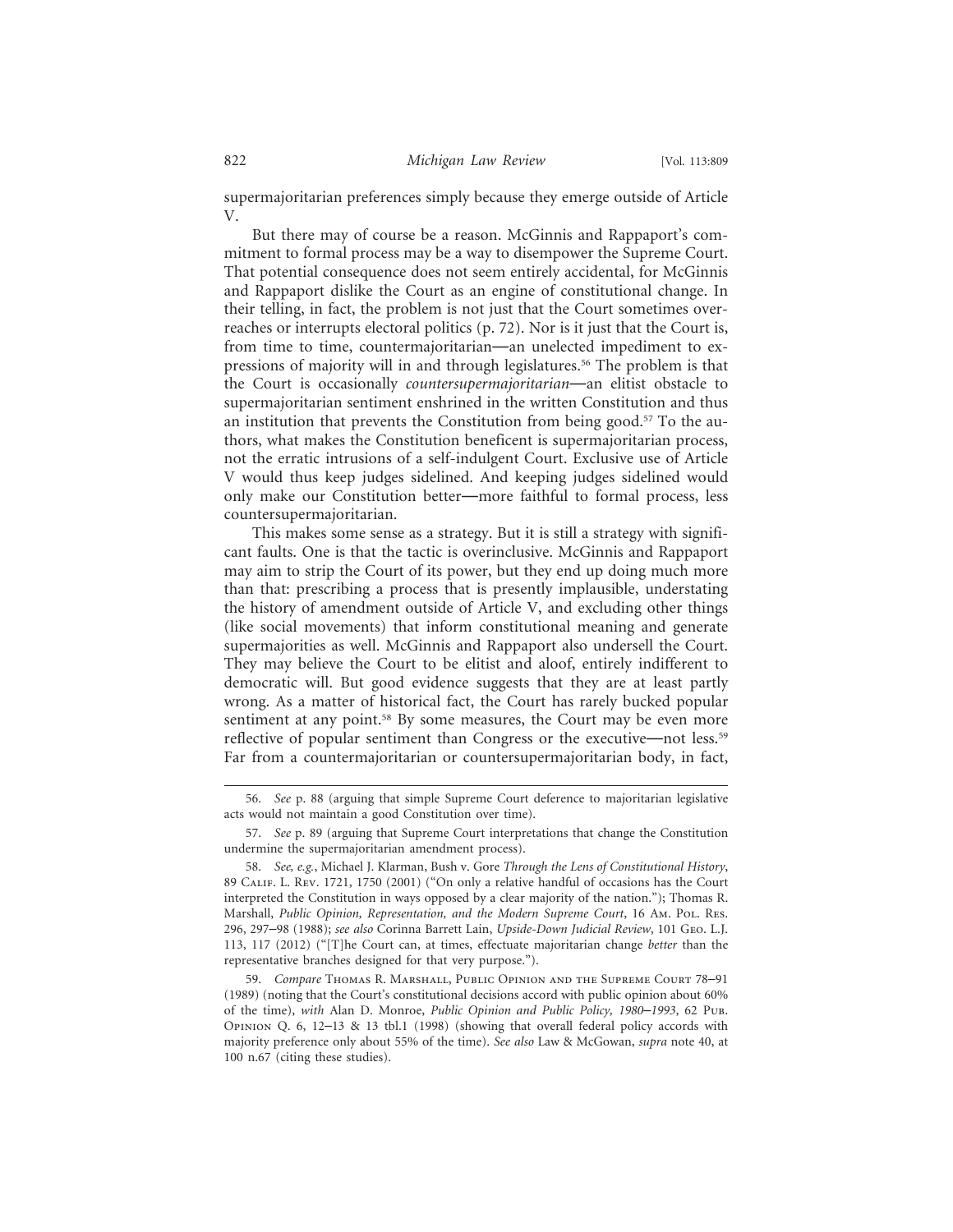the Court is an institution at least as supermajoritarian as anything  $else^{\scriptscriptstyle{60}}$  including, perhaps, Article V at moments like the founding or Reconstruction.

This leads to a second point—a related concern with the strategy of using formalism to limit the Supreme Court. McGinnis and Rappaport actually allow significant room for precedent, but they do so in a way that is strange, strained, and contrary to much they say elsewhere. McGinnis and Rappaport question lots of nonoriginalist doctrine—as original methods originalists (pp. 14–15) understandably would. In their estimation, nonoriginalist cases like *Furman v. Georgia*61 and *Roe v. Wade*62 can and should be overruled (pp. 194–95). But other canonical decisions—like *Griswold v. Connecticut*63 and *Loving v. Virginia*64—should stay in place. For these decisions, wherever they started, now "enjoy[ a] kind of consensus support equivalent to a constitutional amendment" (p. 195), and so these opinions now merit a presumption of beneficence.

We have no quarrel with that sort of presumption generally or with stare decisis overall. But the presumption here seems curiously deployed. It makes us wonder, again, how much formal process actually matters to Mc-Ginnis and Rappaport—especially where it seems to make the most difference.65 And it leads us to question why these particular ends justify this specific compromise of means. If *Loving* is indeed a nonoriginalist precedent, for example, it is not clear why we should preserve it simply because overturning it would spur a constitutional amendment. Preserving *Loving* may well be efficient in some sense—and doing so is certainly compatible with our own normative preferences. But McGinnis and Rappaport do not build their argument on the back of efficiency. They build their argument on the idea that originalism is mandated by the Constitution's supermajoritarian character—that supermajoritarian deliberation, discussion, and acceptance both make our Constitution good and prove originalism the necessary choice (p. 152). It is more than difficult to square that argument with this treatment of "entrenched" nonoriginalist precedent.<sup>66</sup>

- 61. 408 U.S. 238 (1972).
- 62. 410 U.S. 113 (1973).
- 63. 381 U.S. 479 (1965).
- 64. 388 U.S. 1 (1967).

65. Even more, it is not clear how McGinnis and Rappaport anchor that presumption in their version of original methods originalism, pp. 14–15, particularly if these methods differ from the methods we use today. *See* Jack M. Balkin, *Original Meaning and Constitutional Redemption*, 24 CONST. COMMENT. 427, 471 (2007).

66. Balkin, *supra* note 65, at 475. *Contra* p. 196 (contending that their theory provides justification for entrenched nonoriginalist precedent and other precedent that would result in enormous costs if overruled).

<sup>60.</sup> *Cf.* Jeremy Waldron, Essay, *Five to Four: Why Do Bare Majorities Rule on Courts?*, 123 YALE L.J. 1692, 1694 (2014) (asking "why . . . bare majority decision . . . [is] an appropriate principle to use in an institution that is supposed to be curing or mitigating the defects of majoritarianism").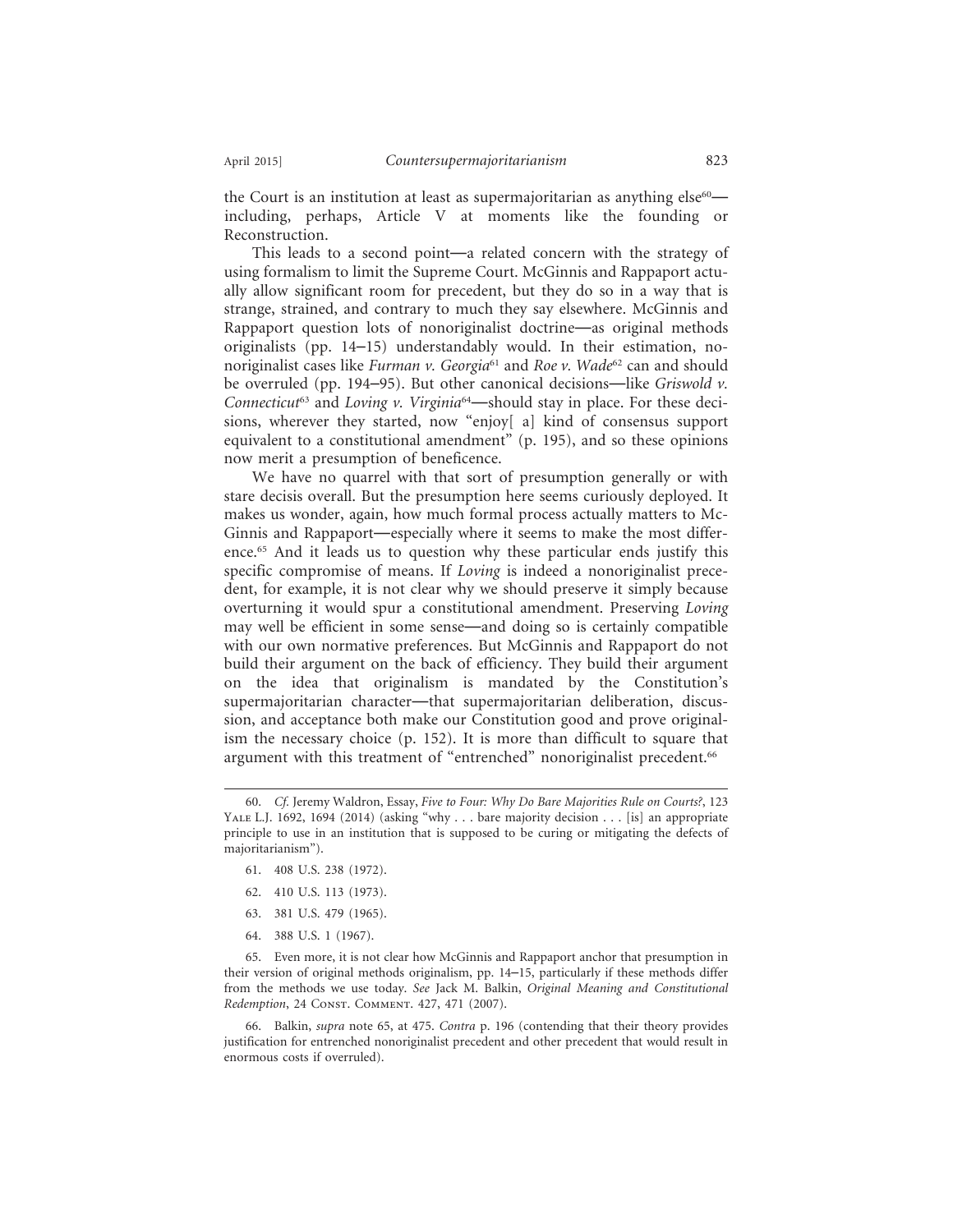### 824 *Michigan Law Review* [Vol. 113:809

Yet this is but a narrow concern. It questions a nuanced piece of McGinnis and Rappaport's project, not its broader thrust. We hinted above that we also have that broader kind of question—and we elaborate on those hints below. But we should also outline here another piece of McGinnis and Rappaport's intellectual frame. They are not just writing within an older tradition of originalism and a newer trend of (formal) supermajoritarianism. They are writing against a number of progressive constitutionalists with contrasting predilections and priorities. Some in this camp, like Professor Levinson, favor a mode of constitutional lawmaking that is majoritarian, not supermajoritarian—and thus at odds with McGinnis and Rappaport's threshold commitment.67 Others, like Professor Strauss, doubt that Article V was ever a critical lever of constitutional change.<sup>68</sup> Some, like Professor Ackerman, search out supermajoritarian commitments not through Article V's prescribed processes but in extraordinary constitutional "moments."69 And some, like Professors Balkin,<sup>70</sup> Tushnet,<sup>71</sup> Kramer,<sup>72</sup> Post, and Siegel,<sup>73</sup> find constitutional authority in social movements and in the voice of the "People"—on the streets and in the courts as well as in legislative halls. All of these theorists outline constitutional visions decidedly different from the one McGinnis and Rappaport advocate—both in what the Constitution says and in how it can change. And still others, like Professor Solum, offer strikingly different understandings of how that document should be read.74 But all help to situate McGinnis and Rappaport's impressive argument in its academic context. And all prompt bigger—even *meta*—questions about the purpose of the conservative project and the real mechanics of constitutional change.

#### II. Countersupermajoritarianism and Constitutional Change

These metaquestions are not only about law. They are about the structure of our democratic institutions and the mechanisms of cultural change—about the need for "responsive" constitutional politics and the importance of demography.<sup>75</sup> This Part takes on two of those important questions. The first is short but speculative: Why now? Why have some prominent conservative constitutional actors (theorists and otherwise)

- 71. Mark Tushnet, Taking the Constitution Away from the Courts (1999).
- 72. Larry D. Kramer, The People Themselves (2004).
- 73. Robert C. Post & Reva B. Siegel, *Democratic Constitutionalism*, *in* The Constitution in 2020, at 25 (Jack M. Balkin & Reva B. Siegel eds., 2009).
	- 74. Solum, *supra* note 9; Solum, *supra* note 32.
	- 75. *See* Post & Siegel, *supra* note 73, at 26.

<sup>67.</sup> *See, e.g.*, Toobin, *supra* note 21, at 69 ("Sandy and his group . . . . are majoritarians." (quoting Barnett) (internal quotation marks omitted)).

<sup>68.</sup> Strauss, *supra* note 49, at 1459.

<sup>69.</sup> *See* Bruce Ackerman, We the People: Transformations 5 (1998); *see also* Bruce ACKERMAN, WE THE PEOPLE: FOUNDATIONS (1991).

<sup>70.</sup> *See* Balkin, *supra* note 32.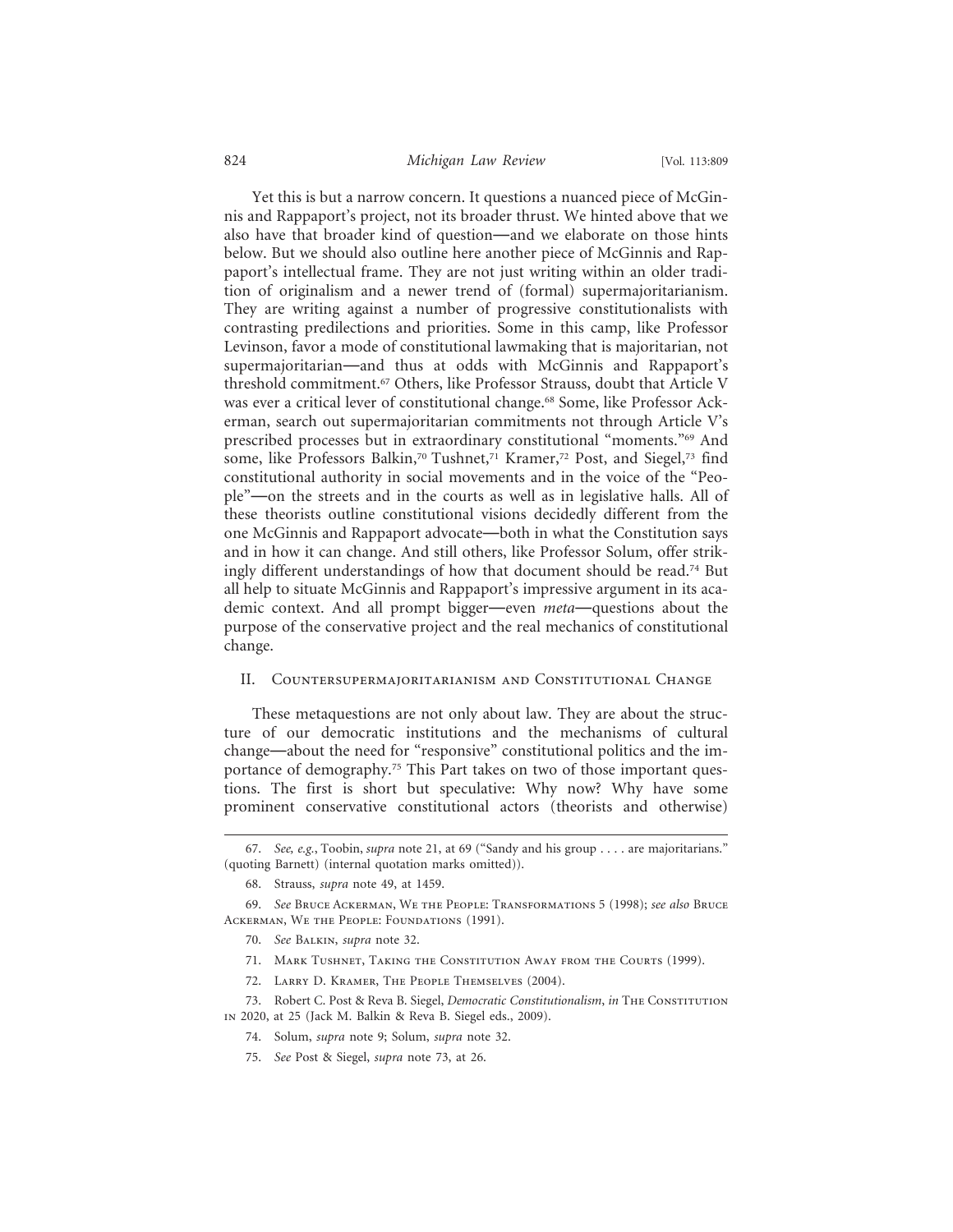turned to supermajoritarianism today? The second is bigger and more normative: How can, does, and should our Constitution actually change?

### A. *Why Now?*

So why now? Why have some originalists decided to embrace supermajoritarianism today?

We do not know for sure. But we can hazard an informed if partial guess: demographics. Our society is shifting, evolving in its political preferences and transforming in its racial complexion. Yesterday's majorities are tomorrow's minorities. American society is changing in what its citizens look like, in where they live, in what they vote for, and in what they think.<sup>76</sup> Demographics may thus be destiny—and their trajectory is often easy to see.

For some, that trajectory may stir a kind of selective nostalgia. It may spur a longing for particular periods of American consensus—the postwar stability, say, of President Eisenhower's 1950s.77 Demographic reality may also implant a sense that majorities of those eras will be minorities in the next, and soon.

That inversion may bring some uneasiness. New majorities may hold different commitments than older ones—constitutional and otherwise—and they may be able to pursue those commitments more easily if subject only to majority voting rules. But supermajoritarianism would restrain that pursuit. It would make implementing new legal and cultural preferences more difficult, and so it would provide a kind of stability in the face of cultural transformation—at least as a matter of constitutional law, even if the Court is (as we believe) likely to be responsive to shifting preferences.

But we admit this is speculation. And we emphasize that this hypothesis is not personal to any particular theorist. Yet the demographic trends are too strong not to notice, and their effects are too plain not to see. A move to

<sup>76.</sup> For example, the Gallup polling organization has connected the expected racial diversification of the American population with the fates of the two political parties. Based on survey data, Gallup reports that Democrats are more racially diverse than Republicans. One factor that will affect the future of political parties, then, is whether Republicans can make inroads among nonwhites. But another factor is what Gallup calls "straightforward demographics": "Projections show that the nonwhite proportion of the American adult population will grow in the years ahead. This means that if current partisan allegiance patterns prevail, the size of the Democratic base will be in a better position to grow than will the Republican base." Frank Newport, *Democrats Racially Diverse; Republicans Mostly White*, Gallup (Feb. 8, 2013), http://www.gallup.com/poll/160373/democrats-racially-diverse-republicans-mostly-white.aspx; *see also* Nate Cohn, *G.O.P.'s Path to Presidency, Tight but Real*, N.Y. Times, Nov. 10, 2014, at A1, *available at* http://www.nytimes.com/2014/11/10/us/politics/gopspath-to-presidency-tight-but-real.html?\_r=0 (reporting that some Republican candidates in the midterms "made inroads among young and Hispanic voters" and that "Republicans made progress this year toward solving their demographic problems, but not enough").

<sup>77.</sup> *See* Sam Tanenhaus, *Old Habits*, N.Y. Times, Oct. 24, 2010, at BR 31, *available at* http://www.nytimes.com/2010/10/24/books/review/Tanenhaus-t.html?\_r=0 (referring to scholarly works and concluding that, although "the Eisenhower years are remembered . . . as an oasis of responsible governance and nonideological, bipartisan calm," in fact "[f]or most of the past century, consensus in American politics has been more phantom than fact").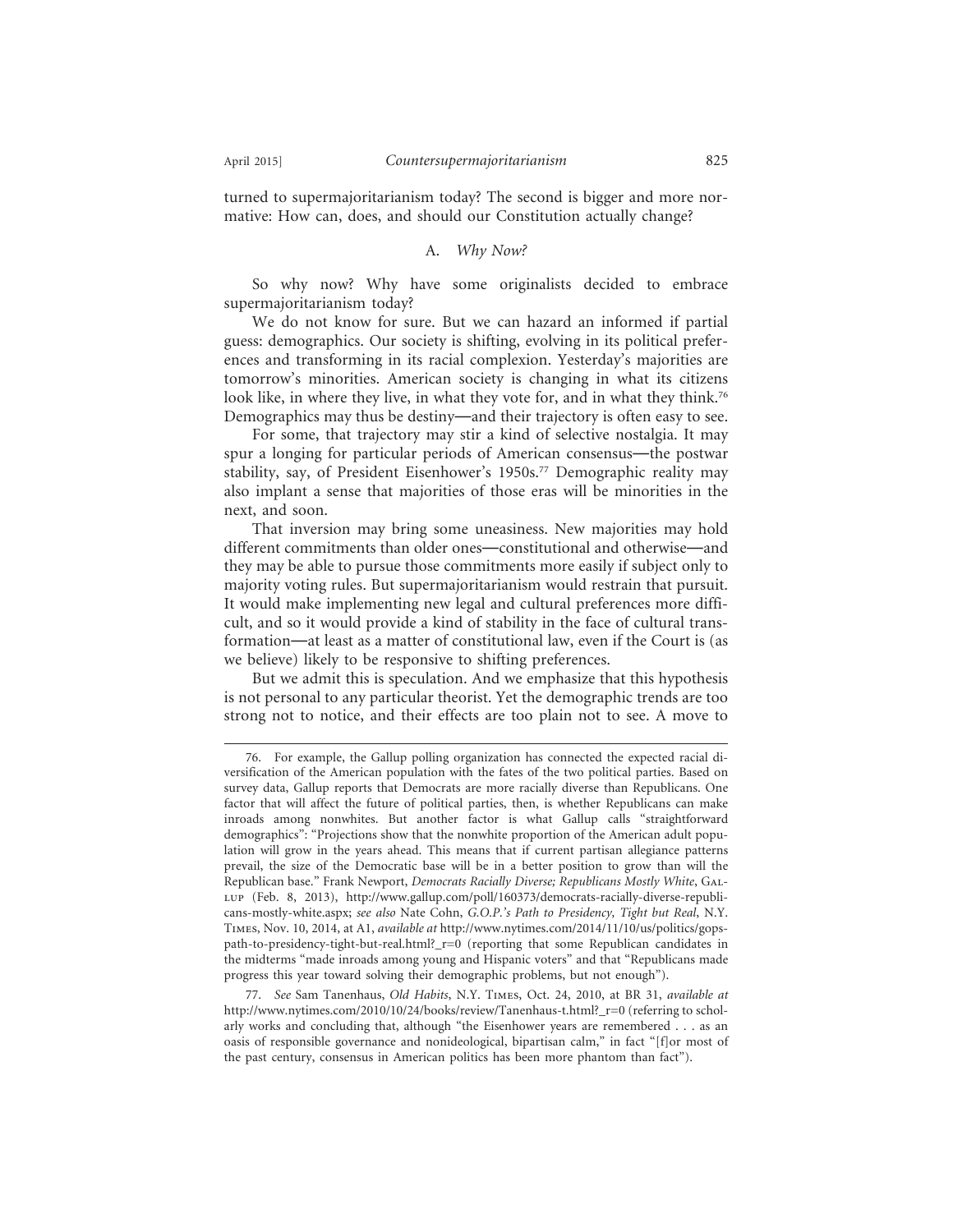pure supermajoritarian process will have real losers and real winners. And those winners will likely be the people who hold power today. "In real-world settings, it is usually clear which group or interest will be empowered by supermajority rule, and in real-world settings, it is often those advantaged by the status quo ante who desire the most constraints on majority rule."78 This may help explain *why now*.

#### B. *Democratic Change*

But there is still another question, a puzzle we noted at the very outset: Do McGinnis and Rappaport participate in a process that they themselves deem invalid? Like other originalists, they argue that constitutional change should occur in only one way—through Article V's formal supermajoritarian procedures (p. 202). But should this move toward Article V exclusivity *itself* count as a change? If it does, then McGinnis and Rappaport are promoting constitutional alteration outside the very mechanism they endorse—through legal scholarship and advocacy aimed at people who are neither framers nor ratifiers. That would be ironic, even if it would be inevitable. But it would follow from the ways that constitutional law can, does, and should actually change.

In the pages remaining we briefly explore the contours of this puzzle. We catalogue what the contest for constitutional meaning can include and offer two sharp examples of that contest in action.

But before that we should highlight two points. First, McGinnis, Rappaport, and originalists like them are, we believe, arguing for a kind of constitutional change. It is not change of a familiar, discrete sort—an update of the Cruel and Unusual Punishments Clause, say, or a revamp of the Commerce Clause. It is instead a kind of change about change—a meta claim about how the Constitution should change, if and when it does.

McGinnis and Rappaport say that change should happen in only one way and that nothing else will do (p. 202). And as a constitutional prescription their argument has a predictable force. But that is not how constitutional practice has traditionally worked. From the start,79 formal Article V

<sup>78.</sup> Vermeule, *supra* note 36, at 55.

<sup>79.</sup> Professor Daryl Levinson and Professor Pildes chronicle one early, dramatic, non–Article V alteration to the constitutional landscape: the rise of political parties. Levinson and Pildes write:

The idea of political parties, representing institutionalized divisions of interest, was famously anathema to the Framers, as it had long been in Western political thought. Equating parties with nefarious "factions," the Framers had attempted to design a "Constitution Against Parties." But the futility of this effort quickly became apparent. By the end of the first Congress, it had become clear that political competition organized around issues and programs had the potential to divide coalitions of officeholders and cut through the constitutional boundaries between the branches. . . . By the 1796 elections, Federalists and Republicans had coalesced into competing groupings . . . . [and] [w]hen Congress convened in 1797, its members were clearly identified as Federalist or Republican and regularly voted along those lines. The precursors of the modern political parties had taken root, planted by the very Framers who had authored a Constitution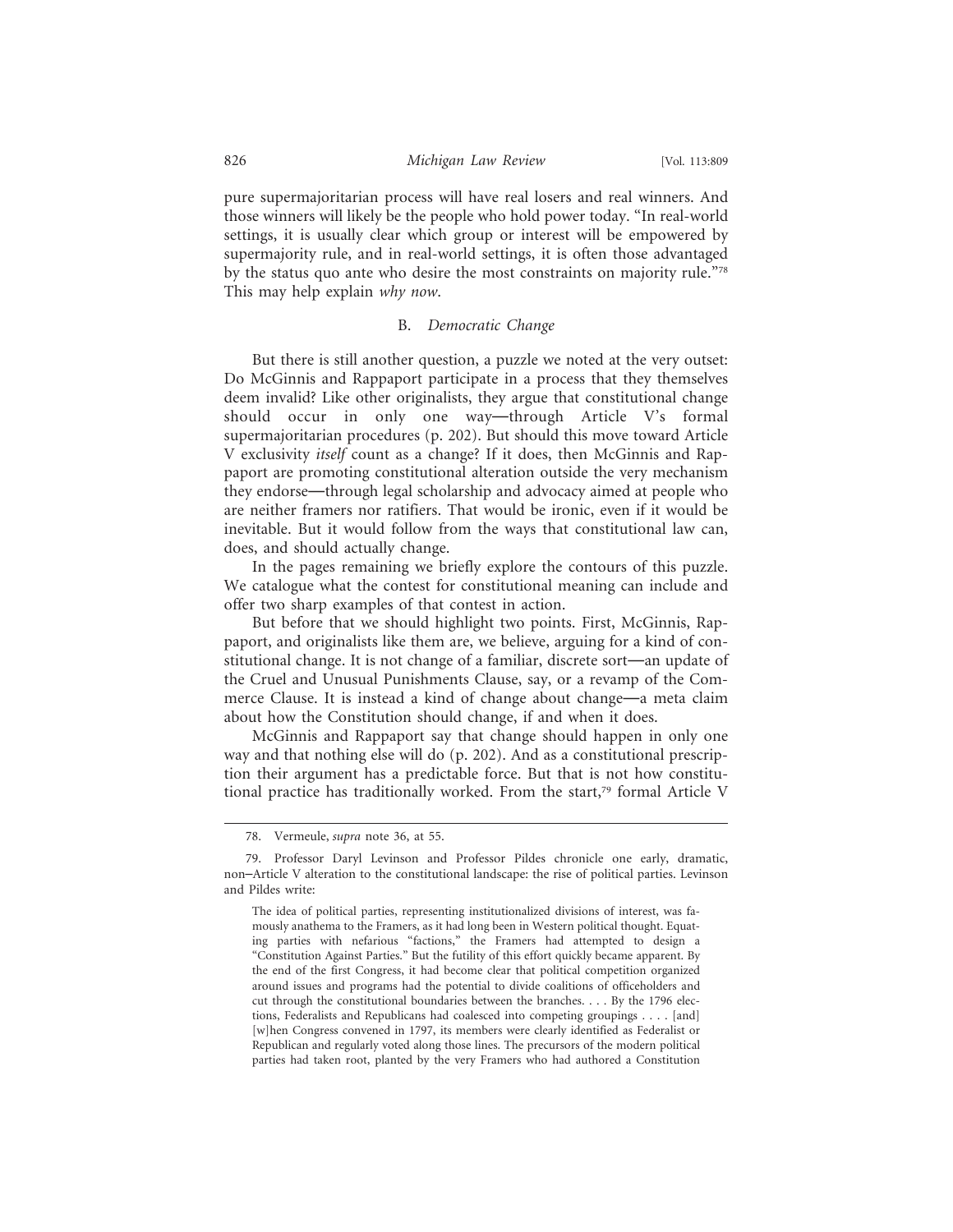amendment has represented just one means of constitutional revision—one that not only is *not* exclusive but that has been called "peripheral."80 The Constitution has been altered without amendment, or before amendment, or even despite rejected amendment<sup>81</sup>—but not only or always because of amendment under Article V. McGinnis and Rappaport may thus be seeking a kind of constitutional restoration, a pointed reiteration of Article V's own terms. But that would, we think, still amount to constitutional change on the ground.

Second, we are not suggesting that constitutional alteration should be easy. It should be difficult, for reasons of stability and predictability at least. But Article V is and should be just one part of a more eclectic, pluralist phenomenon of constitutional evolution—one entry in a rich and varied catalogue of mechanisms and dynamics that can transform legal meaning and affect constitutional politics. Even more, the persistent focus on constitutional text is, we think, too narrow—too constrained to capture all of the ways in which basic principles can become law and change over time. At the least, the discussion should include certain statutes too—not just the Fourteenth Amendment, for example, but also the Judiciary Act of 1789 and the Civil Rights Act of 1964. Some may believe that this kind of legal pluralism is destined to frustrate democracy and erode the rule of law. But we think it is "characteristic of a mature liberal society."82 In fact, we think it is characteristic of American constitutional democracy in particular.

So what does this pluralism include? Most notably, our pluralist account includes formal voting measures outside of Article V's amendment process—some more demanding than supermajority rule, some less. It incorporates, for example, unanimity rules—like the entrenchment provision for representation in the Senate.<sup>83</sup> We believe there is a place for such demanding requirements, particularly where an especially rigorous form of entrenchment is necessary. And our account incorporates submajority thresholds—like the "rule of four" used by the Supreme Court in granting writs of certiorari.<sup>84</sup> No one doubts that the Supreme Court's caseload can have—and often does have—real constitutional significance.

against them. . . . At the very least, the rise of partisan politics worked a revolution in the American system of separation of powers . . . .

Daryl J. Levinson & Richard H. Pildes, *Separation of Parties, Not Powers*, 119 Harv. L. Rev. 2311, 2320–21 (2006) (footnotes omitted); *see also* John J. Janssen, *Dualist Constitutional The*ory and the Republican Revolution of 1800, 12 CONST. COMMENT. 381, 389 (1995).

<sup>80.</sup> Strauss, *supra* note 49, at 1460.

<sup>81.</sup> *Id.* at 1460–63.

<sup>82.</sup> *Id.* at 1462. For an analysis of the ways a constitution may change through amendment, see Richard Albert, *The Structure of Constitutional Amendment Rules*, 49 Wake Forest L. Rev. 913 (2014).

<sup>83.</sup> U.S. Const. art. V ("[N]o State, without its Consent, shall be deprived of its equal Suffrage in the Senate.").

<sup>84.</sup> Richard L. Revesz & Pamela S. Karlan, *Nonmajority Rules and the Supreme Court*, 136 U. Pa. L. Rev. 1067, 1068–80 (1988); *see also* Adrian Vermeule, *Submajority Rules: Forcing Accountability upon Majorities*, 13 J. Pol. Phil. 74, 75 (2005) ("[The] principal benefit [of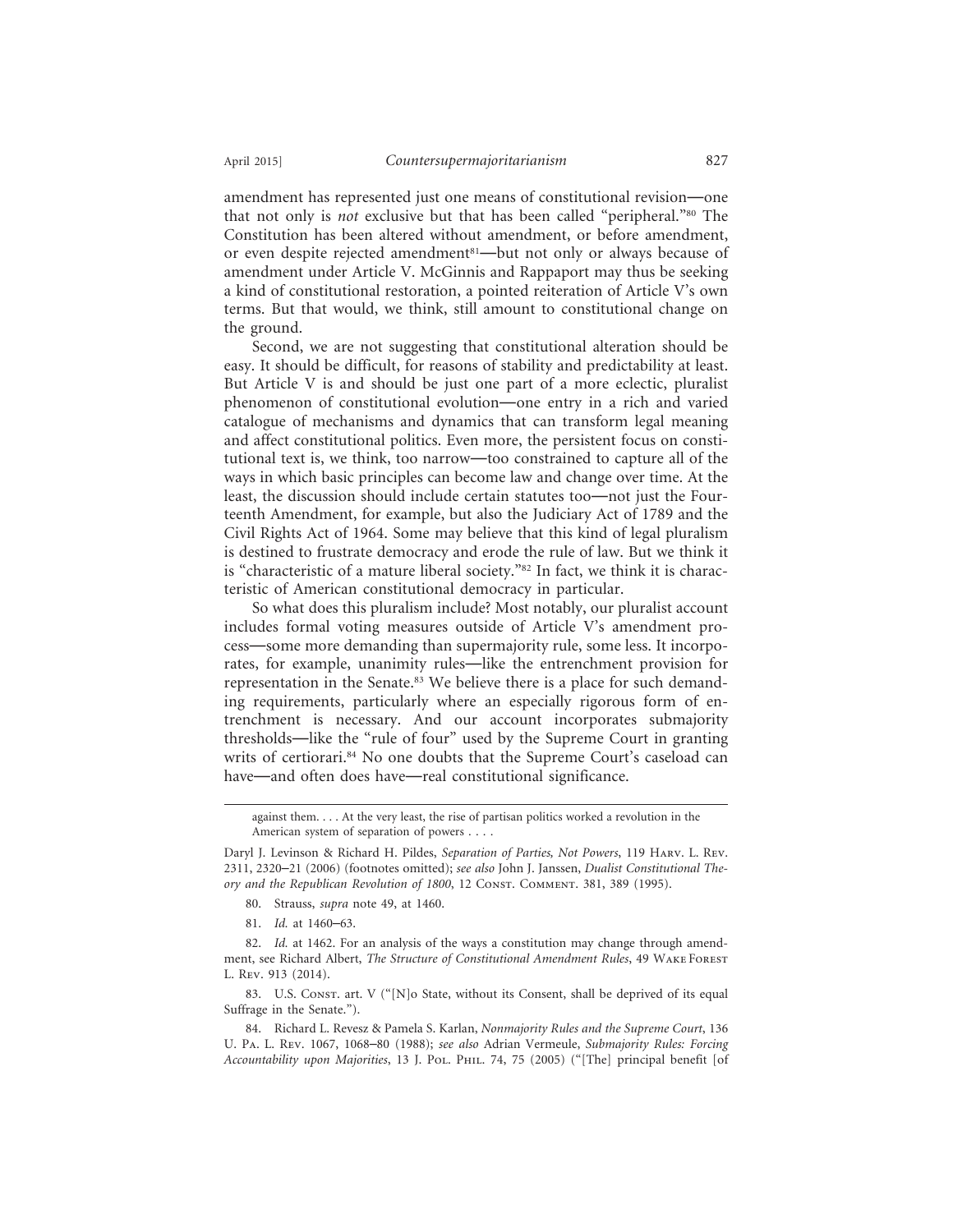#### 828 *Michigan Law Review* [Vol. 113:809

There are informal elements to this pluralism as well. Our account therefore includes processes of acclamation, whether they occur in relatively controlled settings (like the Senate's chamber 85) or in more unstructured contexts (like the town square). It includes social movements—those critical, often-dynamic platforms of "norm contestation"86 that can help shift public conceptions of law over time. Our account includes popular constitutionalism—those constitutional understandings of what Kramer calls "the people themselves."87 It includes the media, popular and otherwise. It includes political parties, labor unions, professional associations, and other organizations regularly engaged in legal politics. It includes advances in science and technology when those advances inform constitutional meaning. And it includes academics, both in the pages of law journals and in the practical crafting of legal strategy.88

This list is not exhaustive. Nor are its many pieces entirely separate. Academics can participate in social movements; popular constitutionalism can shape the agendas of Congress and the Court. The processes are variable, dynamic, and plural. And they are not just wishful thinking. We do not simply *want* democratic change to occur by way of these various means and mechanisms—by way of social movements combining with litigation strategy, say, or presidential politics intersecting with popular constitutionalism. This is how things actually work.

Two brief examples confirm as much. *District of Columbia v. Heller* is the first.89 Decided in 2008, *Heller* considered the constitutionality of particular limits on handgun ownership—and it found those limits unsound.<sup>90</sup> According to the Court's majority, the District's limits fell not because they were irrational but because they were blind to pertinent history: they were incompatible with an "original understanding of the Second Amendment."91 By some measures, then, *Heller* looks like a "Triumph of Originalism"—and the Court like a detached and "disinterested" historical arbiter, an umpire "merely executing the commands of Americans long deceased."92

submajority rules] is to enable a minority to force public accountability and transparency upon the majority . . . .").

85. *See, e.g.*, Church of Scientology of Cal. v. IRS, 484 U.S. 9, 17 (1987) ("The Haskell Amendment was then passed by voice vote in the Senate . . . .").

- 86. Post & Siegel, *supra* note 73, at 28.
- 87. Kramer, *supra* note 72, at 8.

88. *See, e.g.*, Ernest A. Young, *Just Blowing Smoke? Politics, Doctrine, and the Federalist Revival After* Gonzales v. Raich, 2005 Sup. Ct. Rev. 1, 38 (quoting Barnett, Angel Raich's attorney in the case, who predicted after the argument that a holding in favor of the government would render unsuccessful any future challenge in the courts of appeals to a federal statute on Commerce Clause grounds).

- 89. 554 U.S. 570 (2008).
- 90. *Heller*, 554 U.S. at 635.
- 91. *Id.* at 625.

92. Reva B. Siegel, *Dead or Alive: Originalism as Popular Constitutionalism in Heller*, 122 Harv. L. Rev. 191, 191–92 (2008) (citation omitted) (internal quotation marks omitted).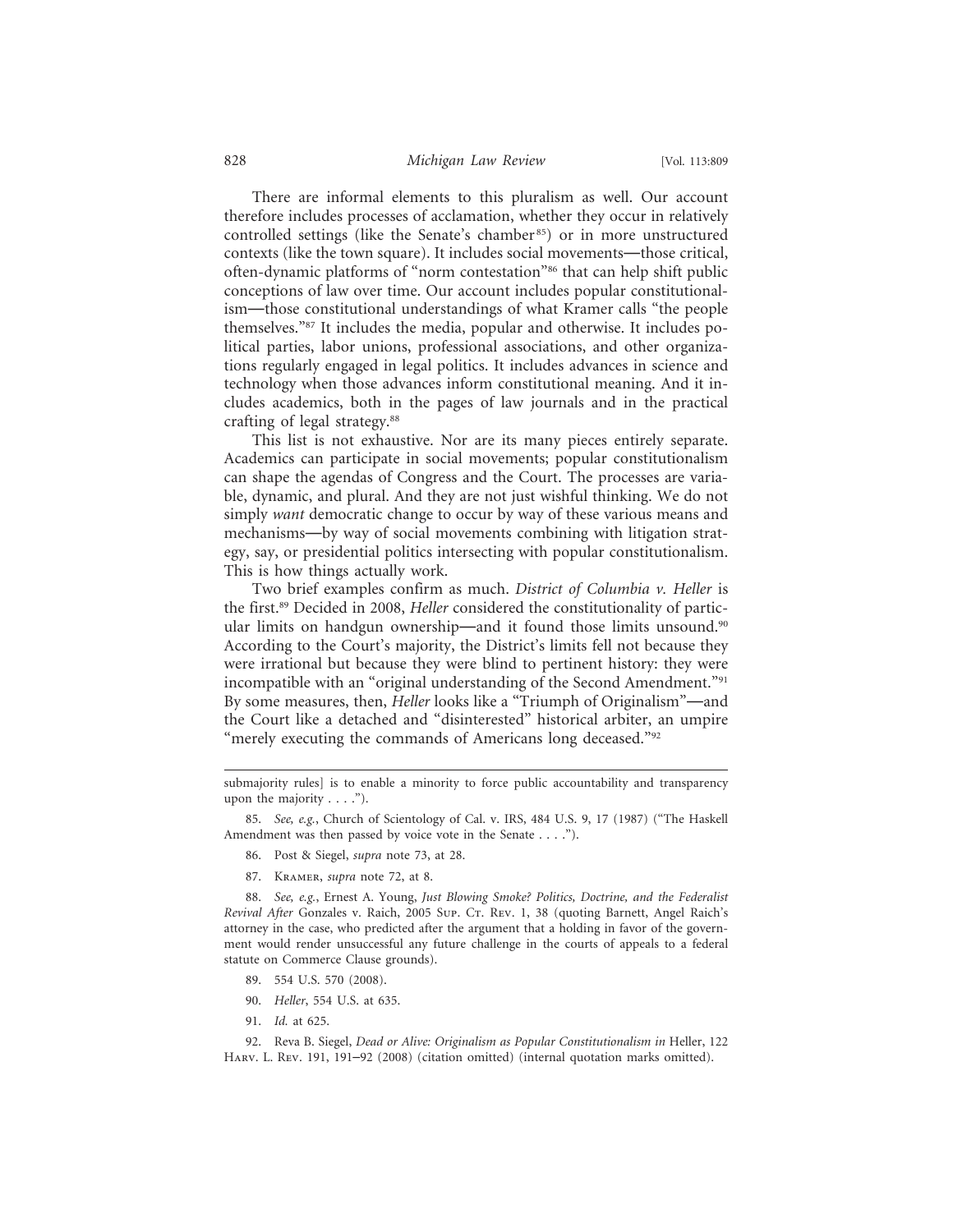But looks can be deceiving, and they are here in at least two ways. One concerns the politics of presidential appointments: it took significant political energy to put together *Heller*'s originalist Court. That is, it took time, money, and political will—all outside of Article V—to assemble a Court that would decide *Heller* the way it was decided. So even if *Heller*'s decision was disinterestedly originalist—a matter very much open to dispute<sup>93</sup>—it was still a function of a more pluralistic political project.

*Heller* confirms our pluralist account in another way too: the decision is, in its way, a direct product of a "culture war."94 Very little in the case happened at random—not the timing, not the advocates, not the strategy. *Heller* was instead the culmination of an intense twentieth-century mobilization a combination of social movements focused on gun ownership, of intense lobbying by the gun industry, of coalitions devoted to law and order, of libertarian-bred enthusiasm for individual rights, and of a public reoriented to (and reinvigorated about) matters of firearms, self-defense, and the Second Amendment itself.95 That mobilization does not make *Heller* lawless or invalid. Far from it. It makes *Heller* an illustrative part of a "responsive" democratic constitutionalism<sup>96</sup>—a telling example of what might be called democratic "all of the above."

Our other example—the move to legalize same-sex marriage—reveals similar dynamics of constitutional change, though here on the political left instead of the political right. And if anything, this illustration involves even more of the varied pieces we described above: social movements as well as legal challenges, shifting demographics as well as political referenda, national strategy as well as state-by-state change. Here as elsewhere, those pieces sometimes pulled in very different directions. Not long ago, for example, some gay-rights advocates argued against active litigation, believing that the right to marry would and should be won at the ballot box.<sup>97</sup> Some litigators, in turn, believed it a "strategic and moral mistake" to rely only on politics even as public sentiments toward gay rights changed.<sup>98</sup> And even now the issue remains contentious, the subject of vigorous disagreement on the ballot, in the courtroom, and in the press. We imagine this disagreement will continue, though we believe both the law and the public will keep trending toward marriage equality. More important, we recognize this trend as a kind

<sup>93.</sup> *See, e.g.*, Nelson Lund, *The Second Amendment,* Heller*, and Originalist Jurisprudence*, 56 UCLA L. Rev. 1343, 1368 (2009) ("Perhaps the Court will someday provide an originalist rationale for *Heller*'s invalidation of the D.C. handgun ban—a rationale that *Heller* promised but did not deliver. Meanwhile, this case will stand as a monument to a peculiar kind of jurisprudence, which might charitably be called half-hearted originalism.").

<sup>94.</sup> Siegel, *supra* note 92, at 192 (quoting Lawrence v. Texas, 539 U.S. 558, 602–03 (2003) (Scalia, J., dissenting)) (internal quotation marks omitted).

<sup>95.</sup> *See id.* at 194, 201–36.

<sup>96.</sup> *See* Post & Siegel, *supra* note 73, at 28.

<sup>97.</sup> *See* Margaret Talbot, *A Risky Proposal*, New Yorker, Jan. 18, 2010, at 40, *available at* http://www.newyorker.com/magazine/2010/01/18/a-risky-proposal.

<sup>98.</sup> *See id.* at 43.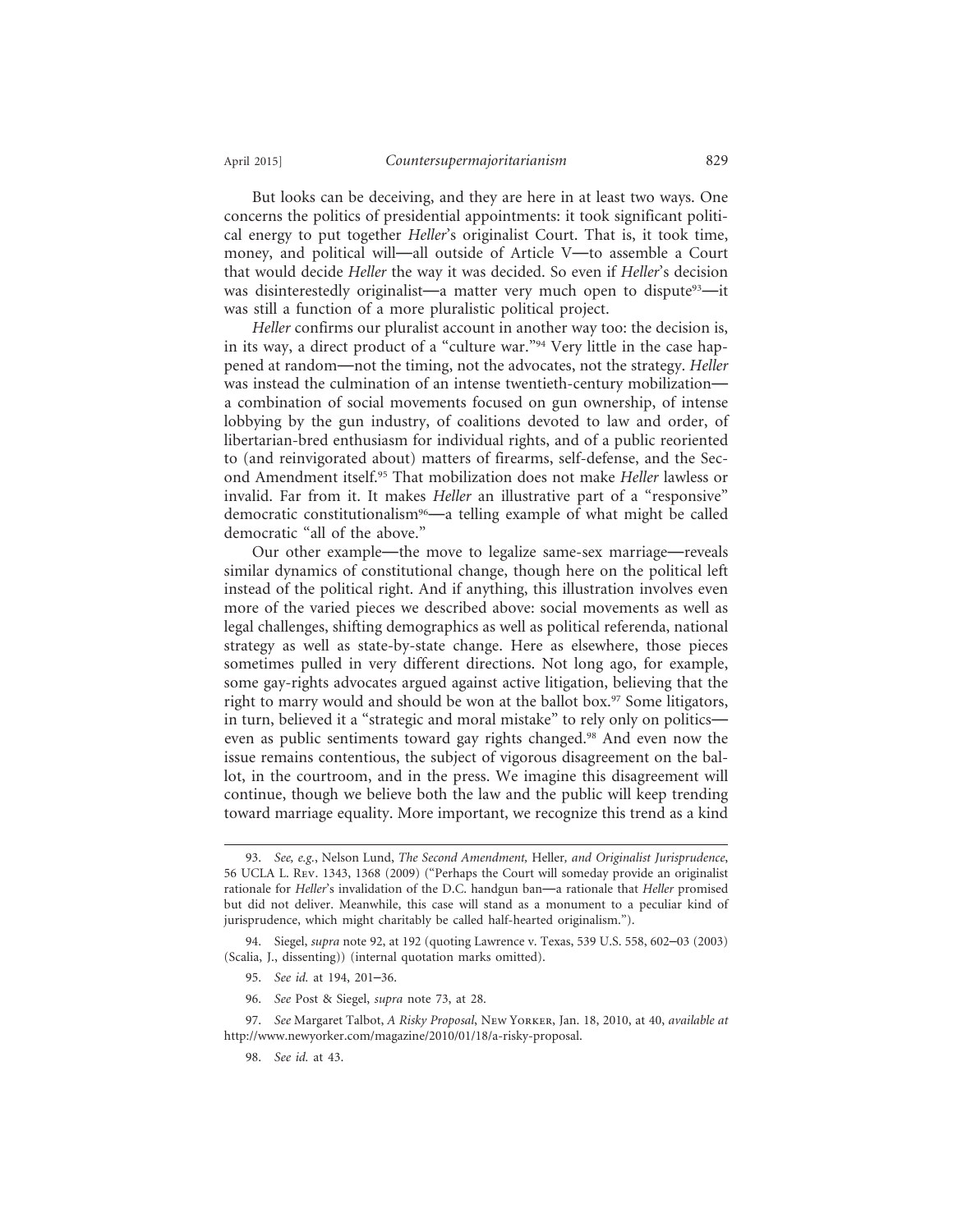of legal change—a shift in constitutional meaning, perhaps even with supermajoritarian support, outside of Article V.

One lesson of these examples is just that: the Constitution can and does change exclusive of Article V. It changes not just through supermajoritarian votes, or voting mechanisms of any stripe, but through social advocacy and strategic litigation, through successful propaganda and rhetorical prowess. By some accounts, in fact, this is where legal change in any meaningful sense almost always occurs.99

Another lesson is that this pluralist reality is attractive. Laws are not somehow delegitimized for being subject to non–Article V revision or for being responsive to a range of influences. If anything, they are legitimized as "our law."100 If anything, that is, the democratic diversity we describe strengthens the bond between American culture and its laws, making the Constitution "ours" precisely because it can change—because it allows for the possibility of persuasion, discourse, and amendment. And although that discourse may bring transformation, it does not necessarily bring disabling confusion or uncertainty. People still know what that "law" is. They knew Second Amendment doctrine sufficiently well before *Heller*, for example, and they know it after *Heller* too. They simply understood it, and still understand it, to be both law and theirs—theirs to abide, theirs to amend. This, then, is countersupermajoritarianism in a second sense: not in the sense that it bucks supermajority preference but in the sense that it involves far more than just formal supermajoritarian thresholds—as it should.

We thus disagree with originalists like McGinnis and Rappaport on both theory and practice. We do not believe the Constitution changes only in the way they argue. Nor do we think it should. And we wonder whether McGinnis and Rappaport argue for a kind of constitutional alteration—for a metachange about the mechanics of change—in a manner they disavow. They seem to argue by way of our pluralist approach, not by way of their own exclusive one. Instead of drafting a constitutional amendment—as Barnett did101—they have opted to participate in a kind of academic movement. Instead of confining themselves to formal Article V process, that is, they have engaged in precisely the kind of messy and multifarious mode of argumentation that led to *Heller* and cases like *Hollingsworth v. Perry*. 102 In doing so, they join a variegated effort that resembles the originalist social movements of the 1980s more than the questionable ratification processes of Reconstruction. They call for formal supermajoritarianism, ironically, by nonformal means.

We recognize that McGinnis and Rappaport would answer that they are doing something different, something that could be a precursor to Article V amendment—or something that requires no amendment at all. Far from

<sup>99.</sup> *See* Strauss, *supra* note 49, at 1459.

<sup>100.</sup> *See* Balkin, *supra* note 32, at 59.

<sup>101.</sup> Barnett, *supra* note 20.

<sup>102. 133</sup> S. Ct. 2652 (2013).